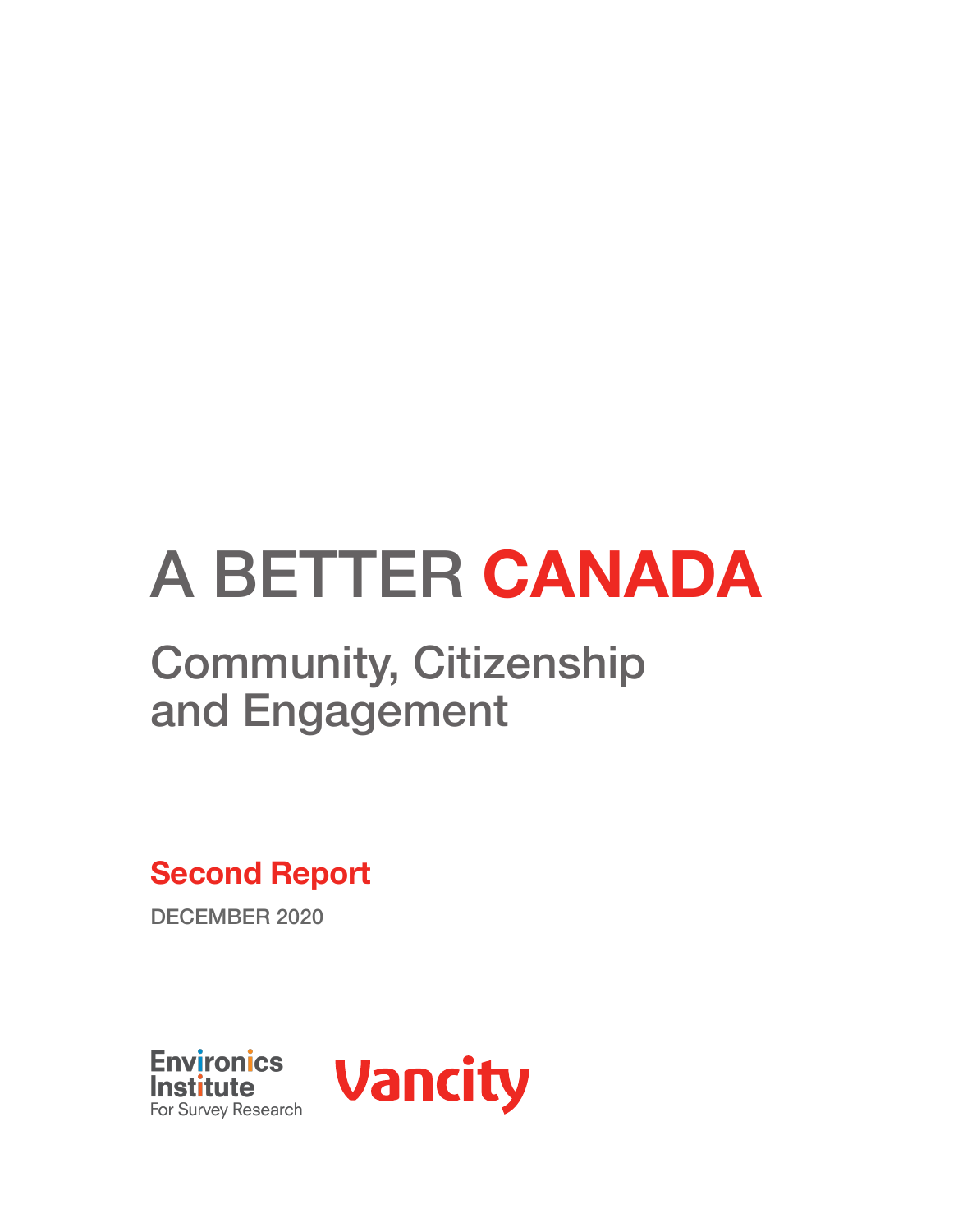This study was conducted by the Environics Institute for Survey Research:

### **[ENVIRONICS INSTITUTE FOR SURVEY RESEARCH](https://www.environicsinstitute.org)**

Environics Institute for Survey Research conducts relevant and original public opinion and social research related to issues of public policy and social change. It is through such research that organizations and individuals can better understand Canada today, how it has been changing, and where it may be heading.

# **Environics Institute** For Survey Research

#### **VANCITY**

Vancity is a values-based financial co-operative serving the needs of its more than 543,000 member-owners and their communities, with offices and 60 branches located in Metro Vancouver, the Fraser Valley, Victoria, Squamish and Alert Bay, within the unceded territories of the Coast Salish and Kwakwaka'wakw people. With \$28.2 billion in assets plus assets under administration, Vancity is Canada's largest community credit union. Vancity uses its assets to help improve the financial well-being of its members while at the same time helping to develop healthy communities that are socially, economically and environmentally sustainable.

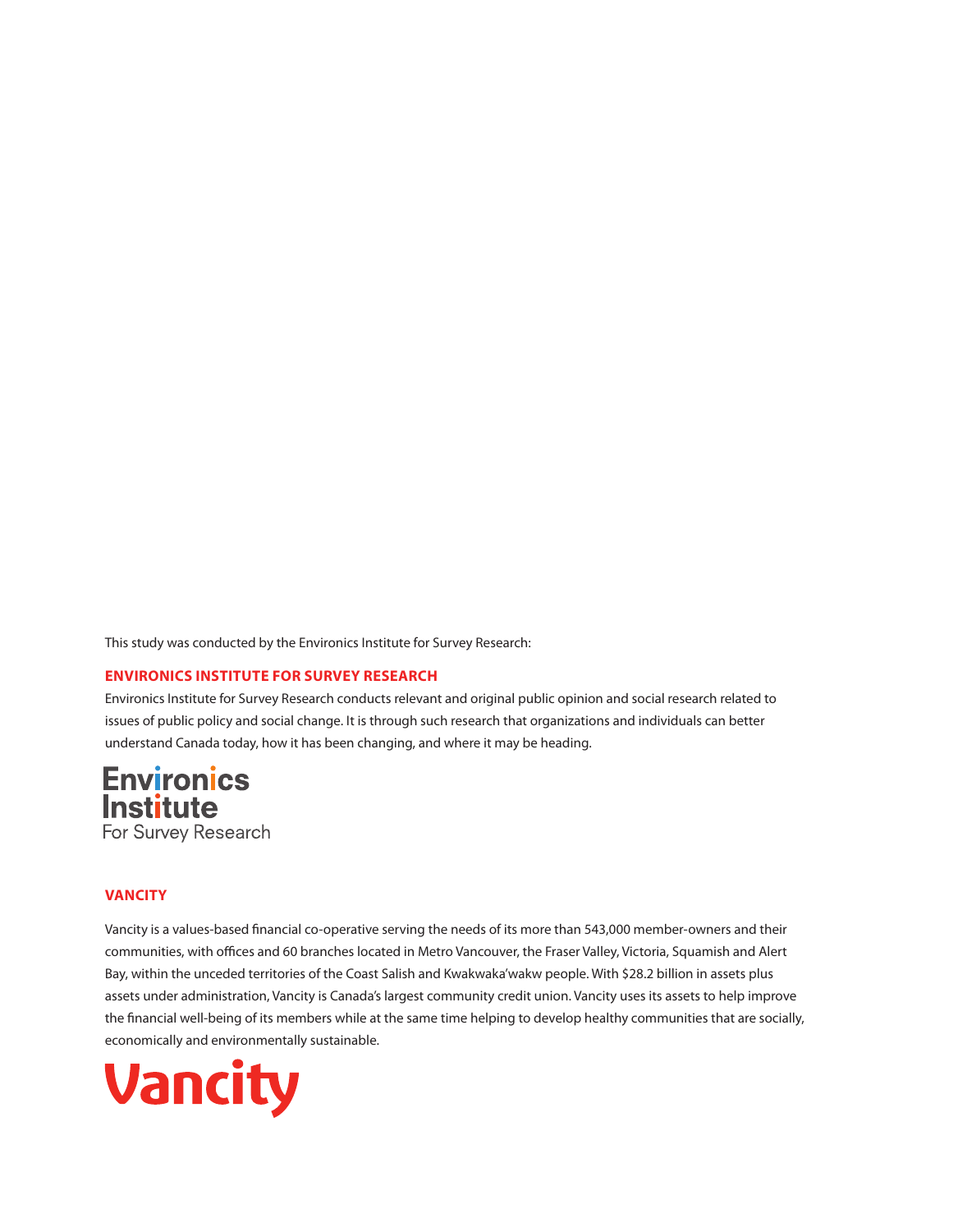# **Contents**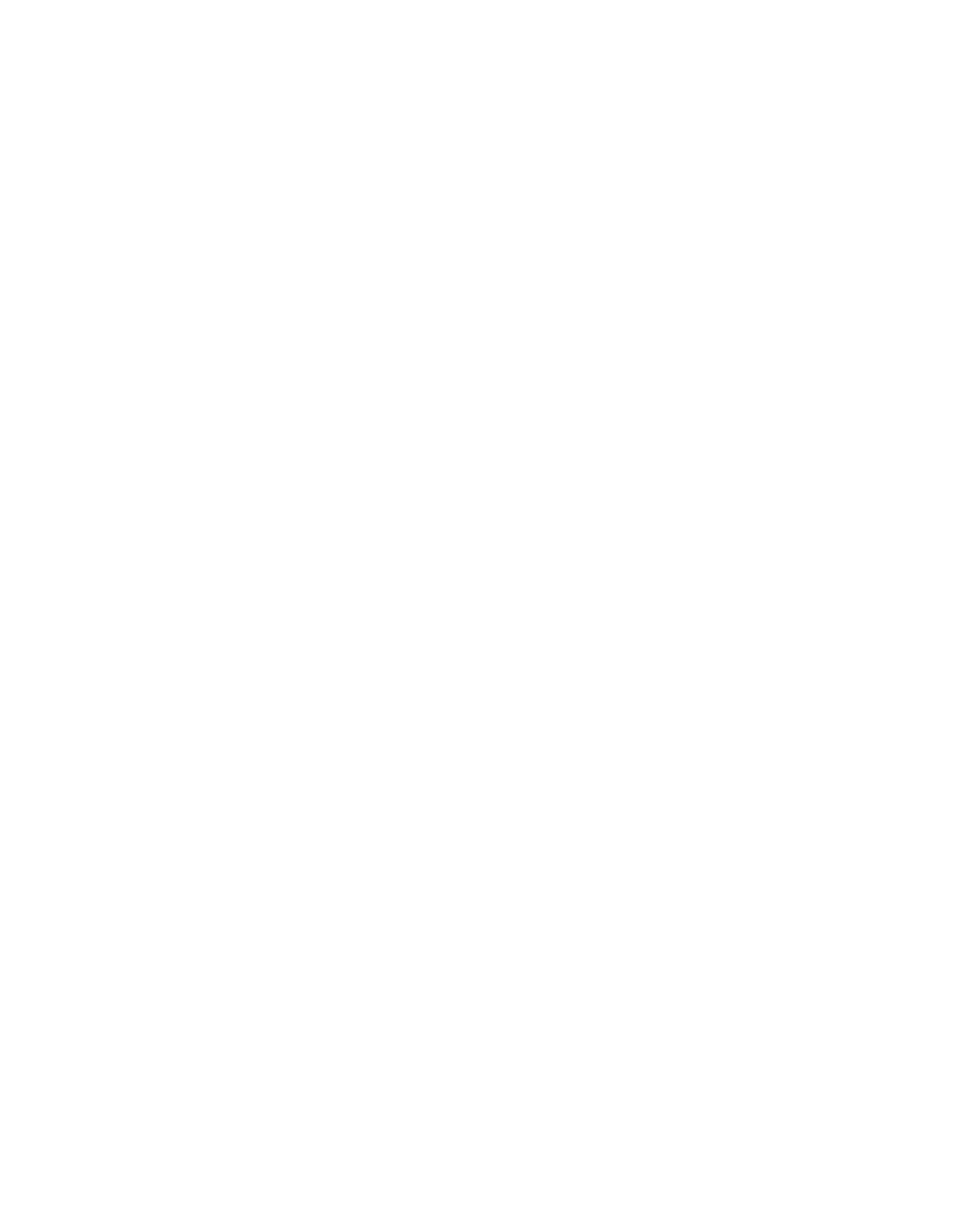# **Executive Summary**

The events of 2020 have disrupted every aspect of Canadians' daily lives. What has been less clear is the extent to which they have also changed their longer-term outlook. What are Canadians' hopes for their country and how it might realize its future potential? What types of changes do they think are needed in Canadian society, and how hopeful are they that these changes will happen? And how do they think those changes are most likely to be brought about?

We set out to explore these questions in *A Better Canada*, a survey conducted by the Environics Institute and Vancity in August 2020. In September, we published the first report based on the research. *A Better Canada: Values and Priorities after COVID-19* found most Canadians seeking fundamental change to how the economy works, as well as a green recovery that combines an economic restart with action on climate change. It also documented widespread public support for a range of reforms, including measures to reduce inequality, improve services for children and the elderly, expand care for the sick and the vulnerable, and protect the environment.

The present report, *Community, Citizenship and Engagement*, explores Canadians' thinking about whether and how the country can achieve these goals, and move toward a better, post-pandemic future. The survey offers a mixed portrait: most Canadians express confidence in some types of leaders and institutions, but not others; most Canadians think it's likely that the country will make progress in addressing some forms of inequality, but not all forms; and while a majority thinks that citizens, working together, can reverse an unpopular government decision, a significant minority does not. More encouragingly, however, the survey indicates that younger Canadians (those between the ages of 18 and 34) remain more hopeful about the prospects of achieving a better Canada.

### **Community and citizenship**

By and large, Canadians find community in interpersonal connections, and in shared experiences and perspectives. This begins with family and friends, which – for more than

nine out of ten Canadians – are important to their own sense of community. For about six in ten Canadians, community also means neighbours, people with similar opinions on important issues, people they work or study with, and people they share leisure activities with. And for majorities of newcomers to Canada, people who share their culture or faith are also important for their sense of community.

Moreover, helping one another and engaging with the community are among the attributes that Canadians are most likely to identity as the hallmarks of good citizenship. Answers to the question of what makes someone a good citizen tend to cluster under one for four main themes: following the rules, community engagement, caring for others and being respectful of others. Canadians from different backgrounds generally have similar views on what makes someone a good citizen; notably, immigrants and non-immigrants, as well as white and racialized Canadians, are equally likely to mention respect for others as part of what it means to be a good citizen.

### **Confidence in leaders and institutions**

In terms of the confidence that Canadians hold in leaders and institutions, a mixed picture emerges. First, Canadians express a great deal of confidence in those at the forefront of handling the response to the devastating COVID-19 pandemic. Nine in ten Canadians say they have confidence in doctors and nurses, while eight in ten say the same about scientists. And at a time of significant economic hardship, seven in ten Canadians, including majorities in all income brackets, say they have confidence in their bank or credit union.

Confidence in political leaders and governments is less widespread, but while it has declined in recent years, it is not at an all-time low. In fact, Canadians are almost twice as likely to express confidence in political leaders today than they were in 1992, when the country was gripped both by an economic recession and constitution deadlock. Confidence has dropped more sharply in the case of business leaders – and in this case, confidence has reached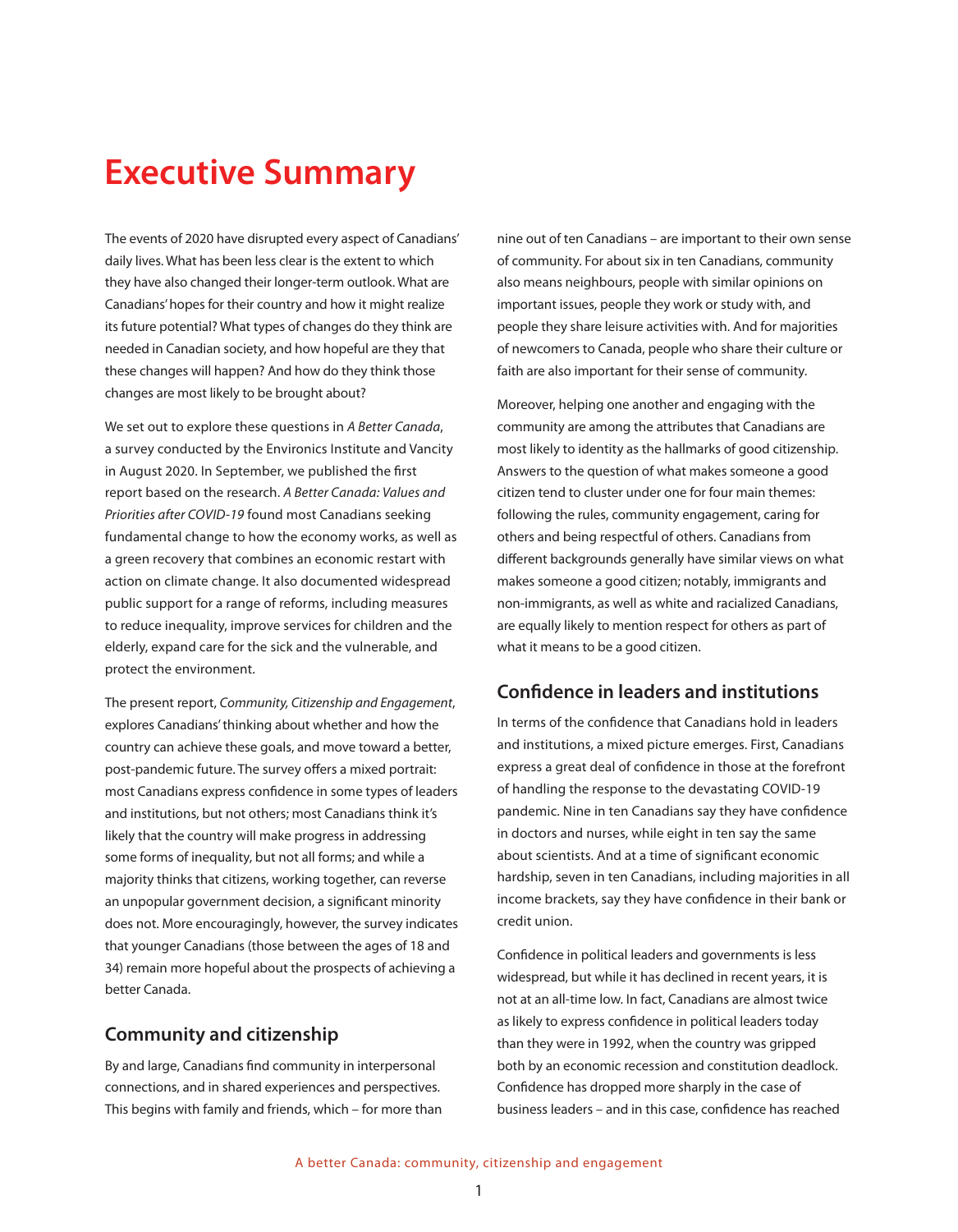a new low. In fact, for the first time, Canadians are more likely to have confidence in governments than in business leaders. Confidence is also lower is the case of leaders of not-for-profit organizations. And while roughly seven in ten Canadians continue to express confidence in the police, this level of confidence has also declined, possibly as a result of growing concerns about discriminatory policing practices.

### **Making change and future outlook**

Canadians have many aspirations for the kind of country they want to live in. But at a time when the COVID-19 pandemic remains top-of-mind for most Canadians, confidence about making progress is uneven. A majority of Canadians are optimistic about making real progress to address pandemics like COVID-19, gender inequality, and racism and discrimination. But they are less sure that we will make real progress in addressing economic inequality, or in raising the standard of living for Indigenous Peoples. And while nearly one in two Canadians are optimistic about making real progress in addressing climate change over the next decade, two in five say such progress is unlikely.

Canadians look both to governments and to themselves as individual citizens to drive change, depending on the issue. Three in five Canadians believe that reducing economic inequality depends more on government action. In the case of ending racism and discrimination, views swing the other direction, with seven in ten Canadians saying progress is more likely to be made through the actions of individual citizens. Notably, just as Canadians are evenly divided on the likelihood of making progress to address climate change over the next decade, they are also fairly evenly divided as to whether progress in this area depends more on government action, or whether it is more likely to come through the actions of individual citizens.

At the same time, a slim majority of Canadians believe that citizens, working together, can achieve change, even when this means persuading the government to change its mind. Just over one in two Canadians believe that citizens working together can change an unpopular government decision, although one in three thinks this is unlikely. In terms political

activities, Canadians are most likely to say that voting for a different party during the next election, calling or writing an elected representative, joining a community group, and signing a petition are the best ways to make sure an unpopular government decision is changed.

Although one in two Canadians have in fact engaged in at least one form of these or other political activity in the 12 months prior to the survey (aside from voting), an equal number have not. Among age groups, middle-aged Canadians (those between the ages of 35 and 54) are the least likely to have participated in the past year in any of the activities mentioned in the survey.

Political activity is not the only way Canadians are prepared to pursue change; many are also willing to vote with their dollars, by favouring products and services that align with specific goals. One in two Canadians would pay a little more than they do now for a product that they need, if that product was made in Canada, or by a company that reinvests its profits in their community. And around a third would be willing to pay a little more to buy a product that was made by a company that is significantly reducing its carbon emissions; or if that company were owned by a woman, an Indigenous person or a person from a racial minority.

Perhaps most encouragingly, confidence in the prospects of achieving a better Canada is generally stronger among younger Canadians. Young adults (ages 18 to 34) are more likely than average to be optimistic about the prospect for progress in addressing a range of issues, including inequality and climate change. They are much more likely to believe that citizens working together can change an unpopular political decision. And they are also more likely to have participated in some types of political activity in the past year, including signing a petition and taking part in a peaceful demonstration. Older Canadians, however, share some of the younger generation's more positive outlook: those age 55 and over are also generally more optimistic and active than average. It is the middle generations (those between the ages of 35 and 54) that stand out as the most pessimistic and least engaged.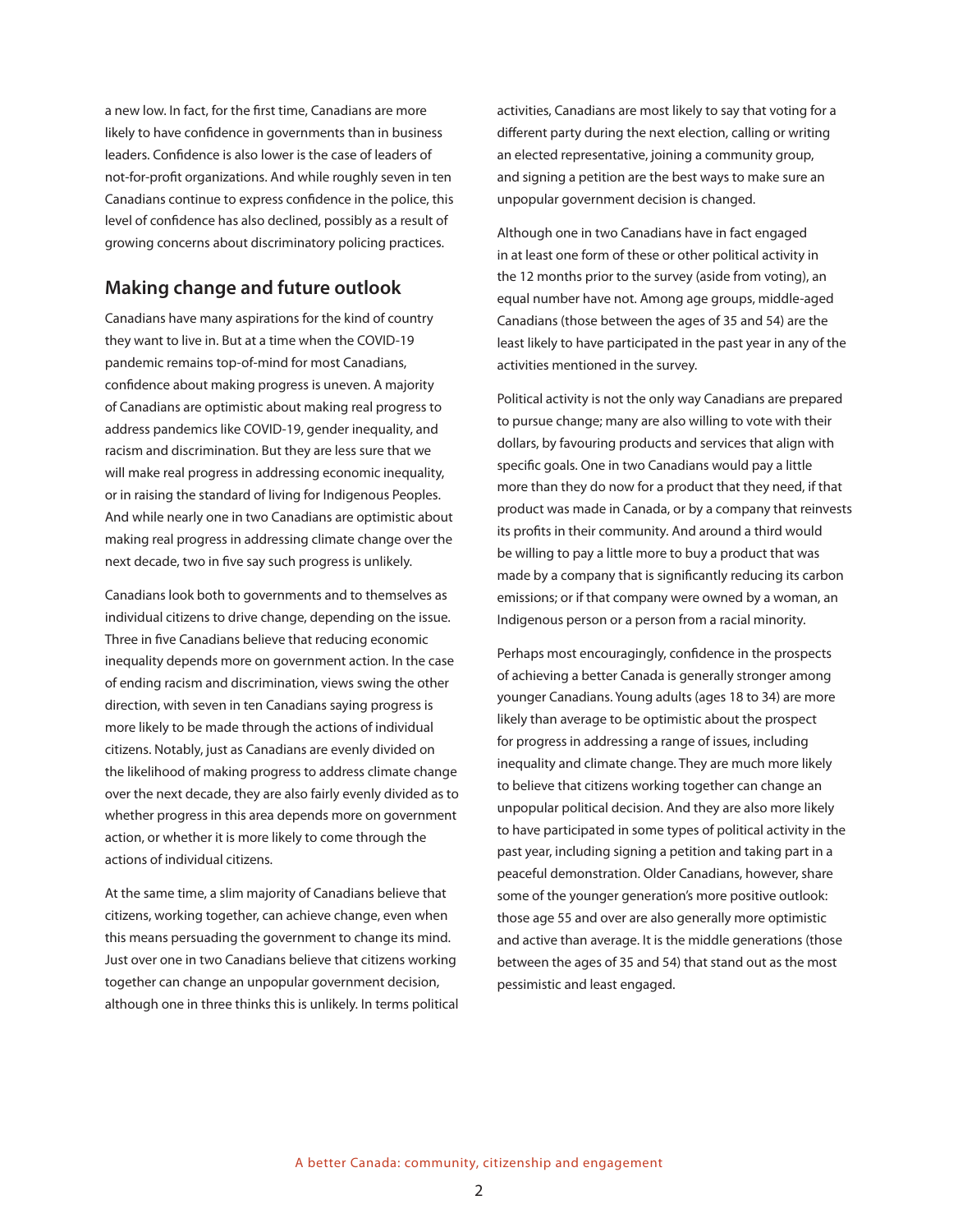# **Introduction**

Western democracies appear to have come under pressure from all sides. They are said to be confronted by long-term trends, including decreased confidence in public institutions and leaders, lower voter turnout, and declining participation in community activities and organizations. There is concern that they're being fractured by divisions among population segments defined by generation (age), ethnicity and race, gender or class. These and other divisions are thought to be exacerbated by the effects of digital communications channels, which in principle promise greater connection and exchange of ideas, but in practise allow for citizens to isolate themselves within clusters of prejudice. The COVID-19 pandemic that erupted in 2020 has only added new pressures, ranging from eroding income security stemming from the economic shutdown, to new strains on citizens' level of trust in the experts advising decision-makers, to new targets for disinformation spread through social media.

There is ample evidence to suggest, however, that in the case of Canada, these various concerns are overstated. Until the pandemic hit, the past decade in Canada was characterized by improving economic conditions, including reductions in official unemployment and poverty rates (even if poverty remained a reality for too many people). The country welcomed more and more immigrants, and responded by becoming more supportive of immigration than ever before. Concerns about declining civic engagement were countered by the emergence of re-energized movements to oppose racism, and demands for more action to address climate change. Many of these pushes for change were led by a new generation of citizens, who used new communications technologies, not to misinform – but to organize, inform and inspire.

Experts have differing views about the relative importance of these various developments. Yet, it's also important to consider what Canadians themselves think: whether they feel a sense of engagement with a political system that in turn is responsive to their concerns – or instead, find themselves left on the outside looking in.

To understand more about how Canadians see themselves as citizens, and their relationship both to one another and to their political system, the Environics Institute for Survey Research and the Vancouver City Savings credit union joined forces to conduct a comprehensive study of public opinion in Canada, called *A Better Canada*. The survey explores Canadians' attitudes on a wide range of topics, including citizenship, the role of government, and the functioning of the economy – all in the context of the ongoing COVID-19 pandemic. The research also addresses the relationship between citizens and their democratic political system, encompassing questions about political efficacy and participation, leaders and institutions, and the prospects for change.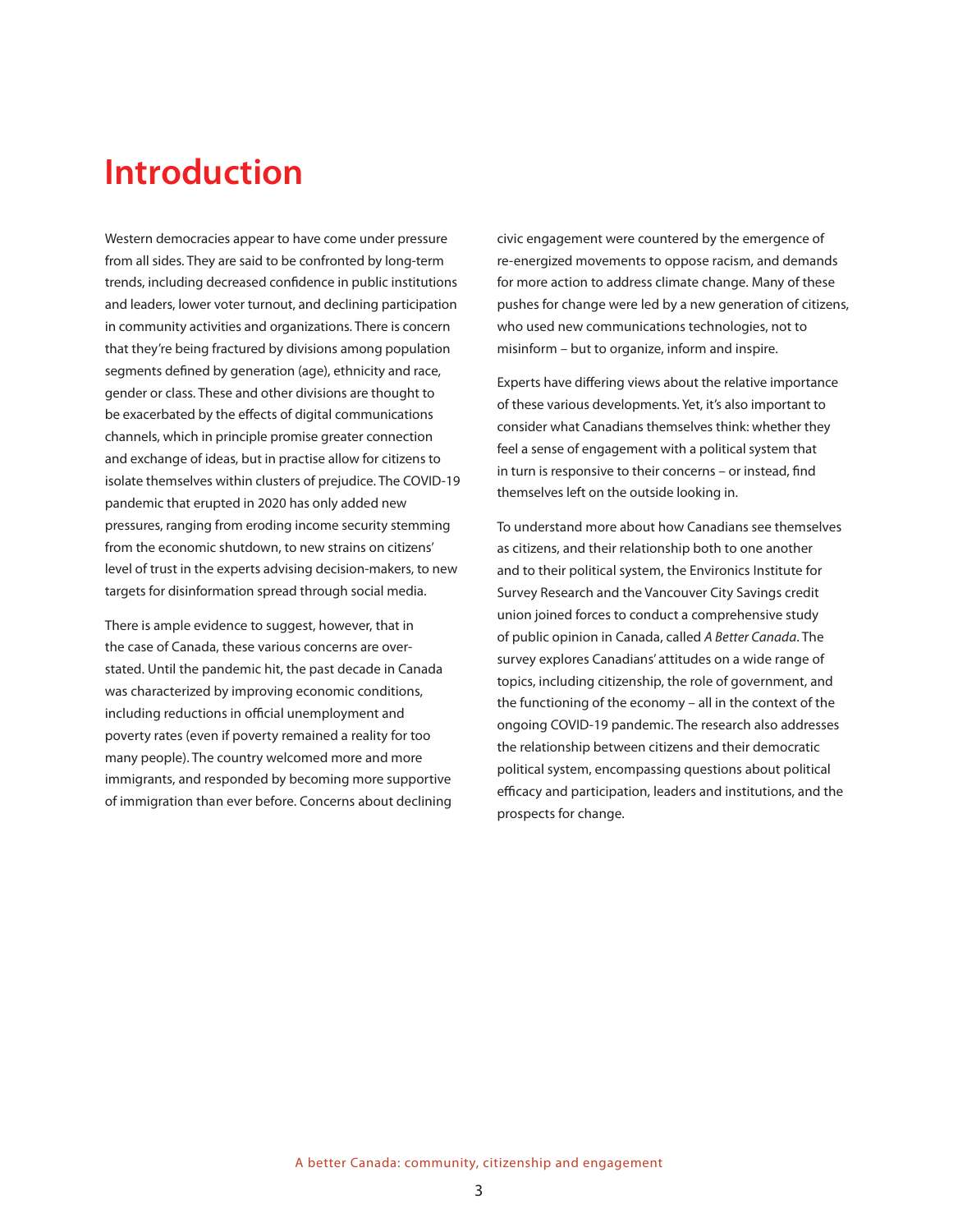### **About this Report**

This report – *Community, Citizenship and Engagement* – is the second of two that presents the results from *A Better Canada*. The first report, *Values and Priorities after COVID-19*, was published in September 2020, and focused on the impact of COVID-19 on Canadians' day-to-day lives; on their current economic situation and outlook on the future; on their expectations of governments and corporations; and their aspirations for Canada in areas such as health care, child care and the environment. This second report examines how Canadians think about ideas such as citizenship and community, how confident they are in a range of leaders and institutions, how they view political participation, and how hopeful they are about the future.

*A Better Canada* consists of a survey of 3,008 Canadians, carried out online between August 17 and 24, 2020. Results are weighted by age, gender and region, to be representative of the Canadian population as a whole. Detailed data tables are available under separate cover, and provide the results for all survey questions by population demographics and other relevant characteristics (see the study project page at www.environicsinstitute.org). All results are presented as percentages unless otherwise noted.

Many of the questions included from the survey were previously asked in earlier studies. This allows for a comparison of results over time, to see if and when changes in attitudes have occurred. Information about the sources of previous results cited is listed under Source Material at the end of this report.

### **Acknowledgements**

This research was made possible with the support of Vancity and the Environics Institute for Survey Research. The Environics Institute would like to acknowledge Vancity for its substantial financial and intellectual contributions to the study. In particular, the Institute would like to thank Scott Perchall, Reuven Shlozberg, Selin Oguz and Nora Eastwood from Vancity for their collaboration throughout the project. We would also like to thank Keith Neuman from the Environics Institute for his input into the development of the questionnaire and the analysis of the data; the research team at Maru/Blue (Tara Caughlin, Rachel Spence and Chris Andaya), who managed the data collection; and Steve Otto and Cathy McKim for their work in designing and producing this report. Finally, Vancity and the Environics Institute would like to thank the 3,008 survey participants across Canada for taking the time to share their perspectives and experiences.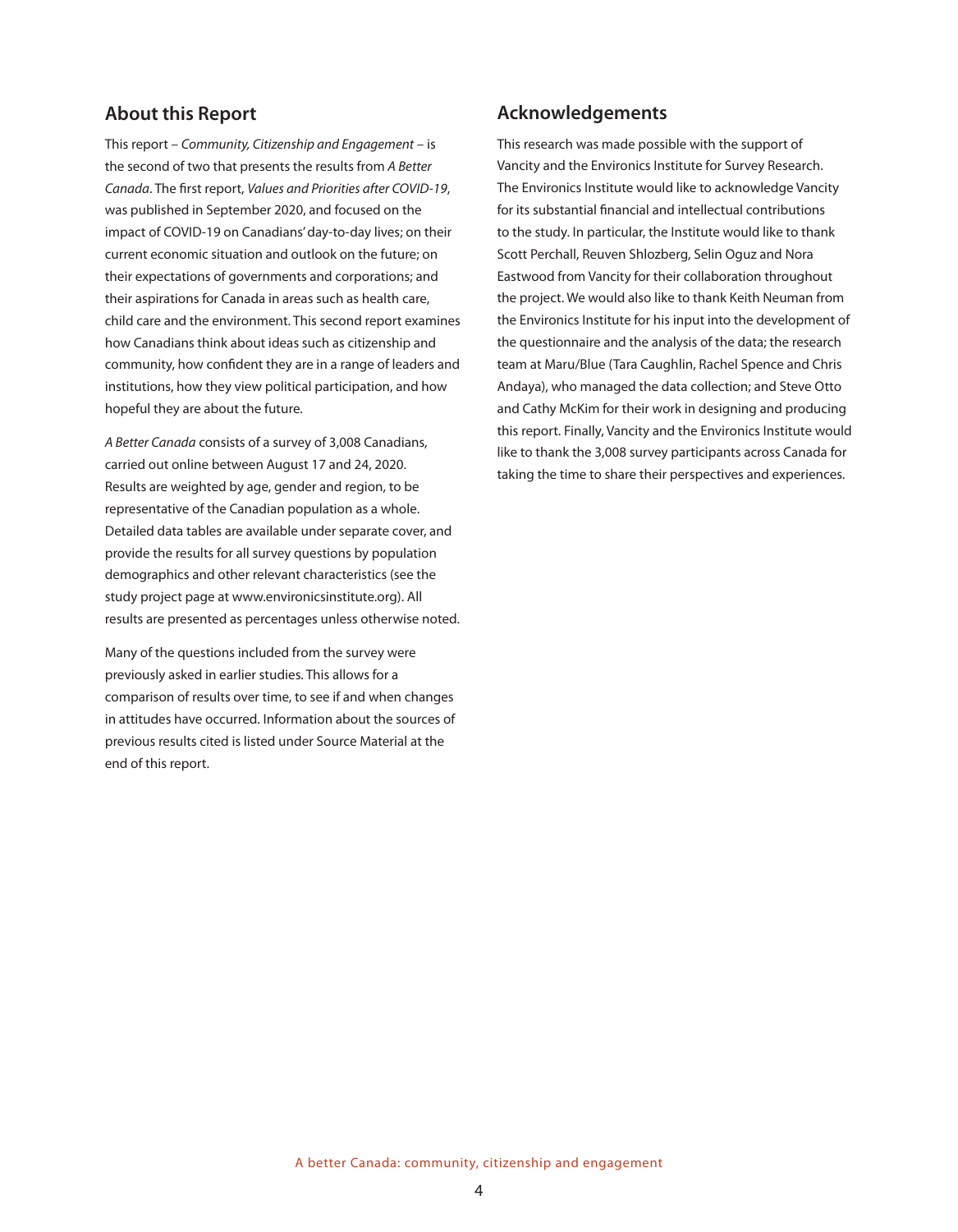# **Community and Citizenship**

### **Highlights**

- Family and friends stand out as being the most important to *Canadians' own sense of community.*
- • Connecting with others of a similar ethnic, cultural or religious background is much more important for new arrivals to Canada, but its importance diminishes over time *as the process of integrating into Canadian society unfolds.*
- Canadians' sense of what makes someone a good citizen *clusters around four main themes: following the rules;*  engaging with the community; caring for others; and being *respectful of others.*
- Other aspects of good citizenship beyond these four *groupings include the notion of self-reliance and respect for the environment.*

### **The meaning of community**

The idea of "community" can mean different things to different people. For some, it refers mainly to a local geographic area, like a neighbourhood. To others, it's more about a group of people that they feel some connection to, who may or may not live in the same area. This connection may stem from a common background, such as a shared ethnicity or religion, or simply from common interests.

To explore how Canadians think about the subject, the survey asked how important each of eight different items are to their own sense of community. Of these items, family and friends stand out as the most important. For more than nine in ten Canadians (94%), their immediate **family** is important to their own sense of community; this includes three in four (76%) who say their family is very important, and 18 percent who say it's somewhat important. Almost as many (91%) say their **friends** are very (50%) or somewhat (41%) important to their own sense of community.

About three in five say that four other items are important to their own sense of community: people in the **neighbourhood** where they live (61%); people who hold the **same opinions** on important issues (58%); the people they go to **school or** 

### How important are each of the following to your own sense of community? 2020 Very or somewhat important



*Q.9* 

*The idea of a community can mean different things to different people. How important are each of the following to your own sense of community?* 

**work** with (57%); and people who enjoy the same **leisure activities** (such as culture, sports or gaming) (57%). In each case, though, only about one in ten see these as being *very important* – far fewer than is the case with friends and family. Despite the similarity in the proportion of Canadians who see these four items as being important to their own sense of community, the items themselves are quite different, combining elements of geography (neighbourhood), activities (work, school and leisure) and outlook (opinions).

Finally, of the eight items mentioned, ethnicity, culture and religion are the least important: only about two in five Canadians say that people from their own **ethnic or cultural group** (40%), or people who share their **religion, faith or spirituality** (36%) are very or somewhat important to their own sense of community.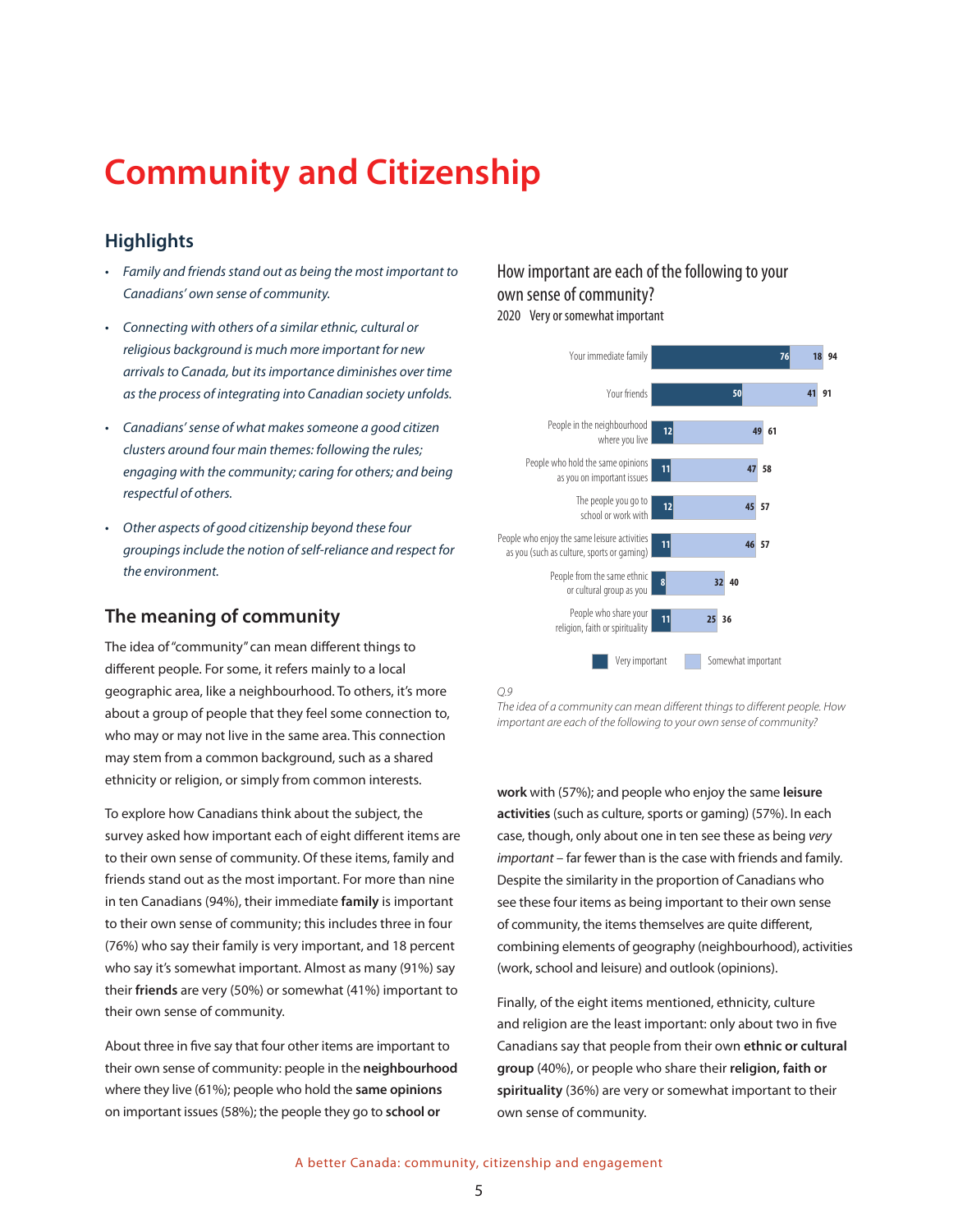Family and friends are important to Canadians from all backgrounds, although there are some modest differences in terms of the proportion that say they are *very*, and not just somewhat, important. Older Canadians are somewhat more likely than younger generations to say that family is very important; and both older and younger Canadians are somewhat more likely than their middle-aged counterparts to say that their friends are very important. Women are somewhat more likely than men to say that their friends are very important to their own sense of community.

In the case of the other six items, there are some notable variations in opinions by age and immigration background; and, to a lesser extent, by racial identity and by region.

**AGE.** As mentioned, younger Canadians are more likely than average to say that friends are very important to their own sense of community; this is also the case with the people they meet at school or work, as well as the people in the neighbourhood where they live, and people who enjoy the same leisure activities as they do. Each of these is a natural reflection of younger adults' stage of life and lifestyles. Perhaps less expected is the absence of any significant difference across age groups on the importance of religion. While it's sometimes assumed that older generations are much more religious than are younger ones, the reality is that, across all age groups relatively few say that people of the same faith are important to their own sense of community. In fact, if anything, younger adults are slightly more likely to say that religion is important, although the difference is very small. Shared opinions are also more important for younger adults, especially for those age 18 to 24 (68% say that people who hold the same opinions are important to their sense of community) compared to those age 35 to 44 (46% of whom hold this view).

**GENERATION IN CANADA.** Aside from family and friends – which are equally important to Canadians from all backgrounds – each of the other items mentioned are significantly more important to first generation immigrants' sense of community than to either second generation or third generation-plus Canadians. The differences are even greater in the case of recent immigrants (those who have lived in Canada for no more than 10 years). People from one's own ethnic or cultural group are very or somewhat important for 62 percent of recent immigrants, compared to 42 percent of established immigrants (who have been

### How important are each of the following to your own sense of community?

2020 Very or somewhat important, by immigration background



#### *Q.9*

*The idea of a community can mean different things to different people. How important are each of the following to your own sense of community?* 

in Canada for more than 10 years), 40 percent of secondgeneration immigrants and 37 percent of third generationplus Canadians. In the case of people of the same faith, the figures are 59 percent for recent immigrants, compared to 44 percent of established immigrants, 36 percent of second-generation immigrants and 32 percent of third generation-plus Canadians. The significant difference between the results for recent immigrants, compared to established and second-generation immigrants, suggests that connecting with others of a similar ethnic, cultural or religious background is important for new arrivals to Canada, but their importance diminishes over time as the process of integrating into Canadian society unfolds.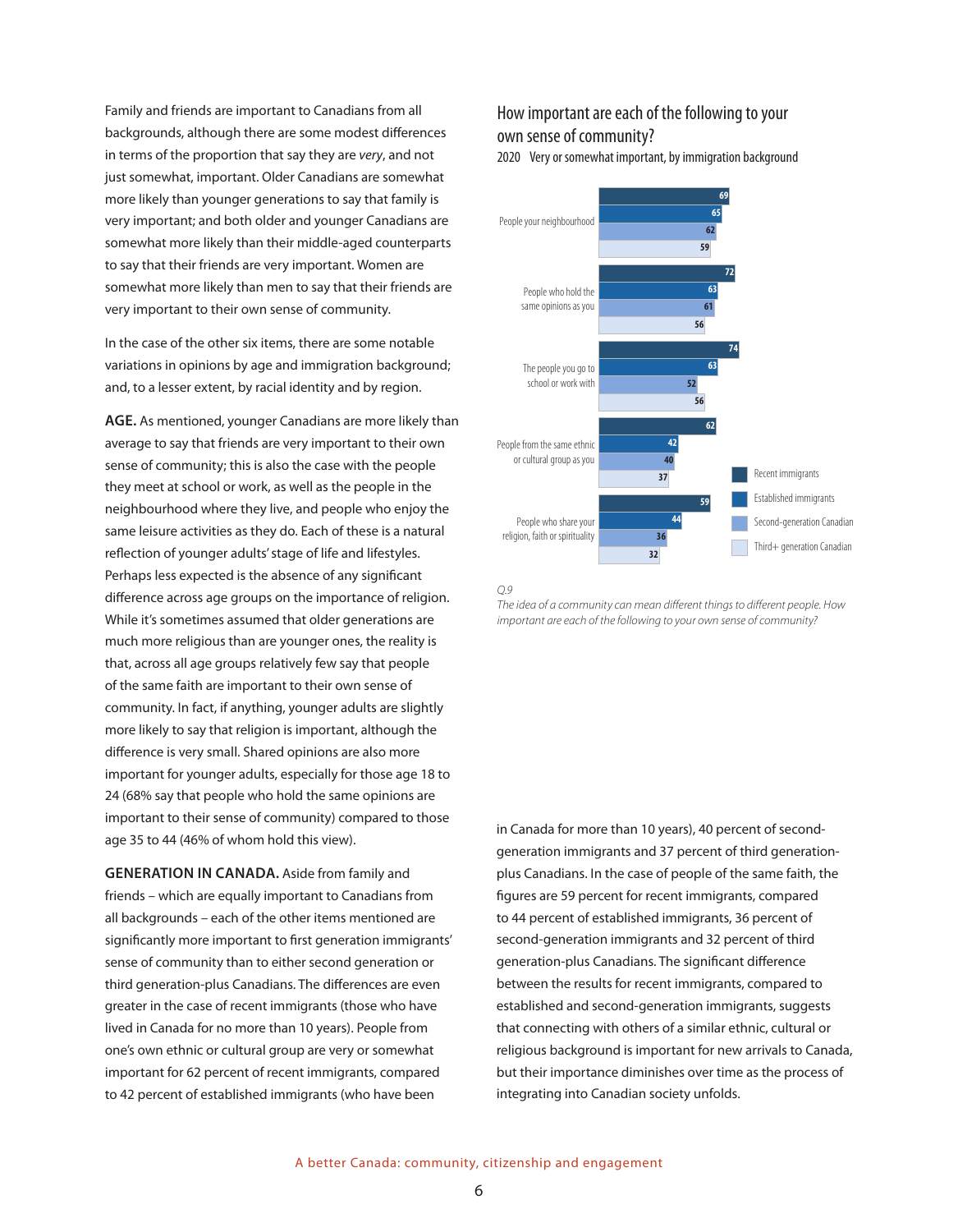**RACIAL IDENTITY.** Racialized Canadians are more likely than those who identify as white to say that people from their own ethnic or cultural group, and people who share their religion, faith or spirituality, are important to their own sense of community. In the case of people from the same ethnic or cultural group, 52 percent of those who are racialized say it's very or somewhat important, compared to 37 percent of those who identify as white. In the case of people of the same faith, the figures are 47 percent and 33 percent, respectively. (This is likely related to the fact that racialized Canadians are much more likely to be recent immigrants to Canada than are those who identify as white.)

**REGION.** In general, the meaning of community does not vary significantly across the country's regions. One exception to this rule is that Quebecers (51%) are less likely than Canadians outside of Quebec (65%) to say that people in their own neighbourhood are important to their sense of community. Other than this, it is the absence of differences between Quebec and the rest of Canada that is striking, including in the cases of ethnicity and culture – which is no more important to Quebecers than to other Canadians – and religion, which is not significantly less important to Quebecers than to other Canadians.

## **Defining good citizenship**

A community is comprised of its citizens. They are the community's established members and ultimate decisionmakers. In one sense, citizenship is a status that is defined legally through rules set by the government. But the public also has its own sense of what it means to be a citizen, especially a *good* citizen – one who lives up to their ideal. The survey asked what is it that makes someone a good citizen, in terms of what they do and believe. This was an open-ended question, meaning that survey participants could answer in their own words, and more than one answer was permitted (so the total of all answers adds to more than 100%).

The answers cluster around four main themes: following the rules; engaging with the community; caring for others; and being respectful of others. It is notable that the specific attributes that are associated with each of these themes are

### Attributes of a good citizen (by theme)\* 2020

| <b>Follows the rules</b>                                   | 38 |
|------------------------------------------------------------|----|
| Obeys laws and rules                                       | 32 |
| Pays taxes and bills                                       | 11 |
| Is engaged with the community                              | 36 |
| Active/participates in/contributes to their community      | 26 |
| Votes in elections                                         | 6  |
| Donates to charities/gives back                            | 5  |
| Does volunteer work                                        | 3  |
| Follows or participates in politics                        | 3  |
| Follows the news/is informed                               | 1  |
| <b>Cares for others</b>                                    | 30 |
| Helps other people/neighbours/those in need                | 17 |
| Is fair, honest or does good deeds                         | 10 |
| Polite to others/nice/compassionate                        | 4  |
| Helps family and friends                                   | 3  |
|                                                            |    |
| Helps people in other countries/makes world a better place | 1  |
| <b>Shows respect for others</b>                            | 25 |
| Shows tolerance or respect for others                      | 19 |
| Does not discriminate/is not racist                        | 7  |

\* The sum of the responses for all four themes exceeds 100% because some respondents mention more than one attribute; for the same reason, the sum of the responses for the attributes within each theme exceeds the total for that theme.

*Q.24*

*In your opinion, what is it that makes someone a good citizen, in terms of what they do and believe? Please share as much information as you can on this topic.*

not ones that pertain only to people from certain ethnicities or religions, or to those who were born in Canada. Canadians' ideal of good citizenship is one that anyone can embrace, regardless of their origins or background.<sup>1</sup>

 $1$  This is consistent with the finding from the Environics Institute's 2011 survey on citizenship, that nine in ten Canadians agree that someone who was born outside Canada is just as likely to be a good citizen as someone born here. See *Canadians on Citizenship* at *https://www.environicsinstitute. org/projects/project-details/canadians-on-citizenship.*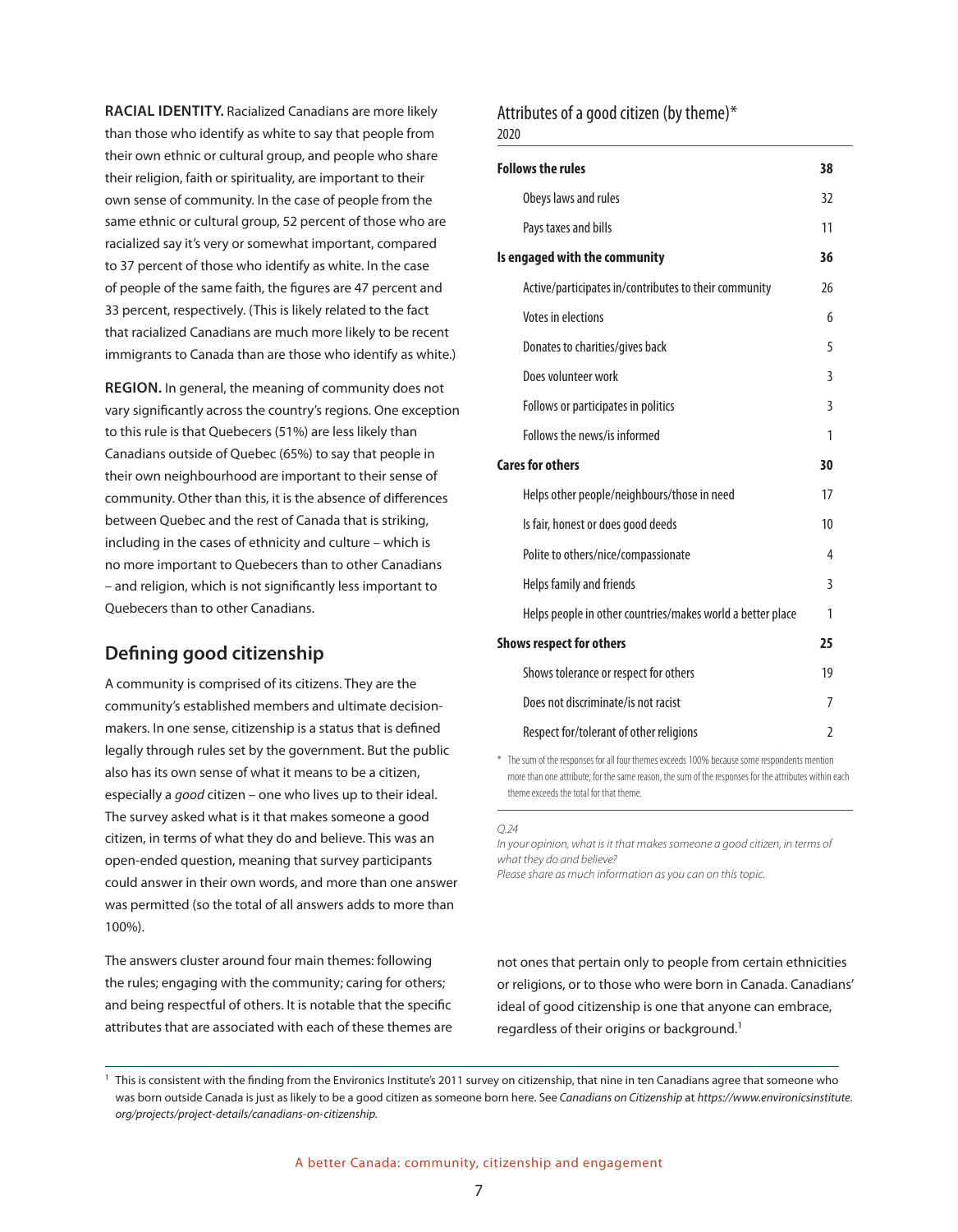Just under two in five (38%) Canadians associate good citizenship with **following the rules**. For about one in three (32%), this means obeying the law or the constitution. One in ten (11%) also mention that a good citizen is someone who pays their taxes.<sup>2</sup>

Almost as many Canadians (36%) see a good citizen as someone who is actively **engaged with the community**. This includes one in four (26%) who say that a good citizen is someone who is active in or who contributes to their community or to the country, as well as six percent who mention voting in elections, five percent who mention donating to charities, three percent who mention volunteering, three percent who mention participating in politics, and one percent who mention following the news and being informed.

Three in ten (30%) think of a good citizen as someone who **cares for others**. This includes 17 percent who say it is someone who helps their neighbours or helps to care for others, 10 percent who say it is someone who is fair and honest and does good deeds, four percent who mention qualities such as being nice and compassionate, three percent who mention helping family or friends, and one percent who mention helping people in other countries and making the world a better place.

One in four (25%) say a good citizen is someone who has **respect for others**, which for 19 percent means being tolerant and respectful of others; while seven percent mention *not* discriminating or being racist, and for two percent means being respectful of other beliefs or religions.

Other aspects of good citizenship beyond these four groupings include the notion of self-reliance (14% mention working and not relying on government handouts) and respect for the environment (mentioned by 7%).

These answers are very similar to those from previous surveys in 2016 and 2011, suggesting that people's idea of what makes someone a good citizen do not fluctuate very much over the short-term. One change that has taken place, however, relates to respect for the environment, which appears in the responses for the first time in the 2020 survey. While this is now mentioned by only seven percent of Canadians, it is now nonetheless one of the 10 most frequently mentioned attributes of a good citizen.

Canadians from different backgrounds generally have similar views on what makes someone a good citizen, although there are some modest differences. Older Canadians place more emphasis on following the rules; whereas younger Canadians place more emphasis on respect for others, as well as the environment. Those with higher incomes and education are more likely to mention community engagement. Immigrants and those born in Canada have similar opinions, although immigrants – and especially recent immigrants – a more likely to mention obeying the law as an aspect of good citizenship. Notably, immigrants and non-immigrants, as well as white and racialized Canadians, are equally likely to mention respect for others as part of what it means to be a good citizen.

 $2$  These separate figures may add up to more than the total for the category because some respondents may mention more than one of the individual items.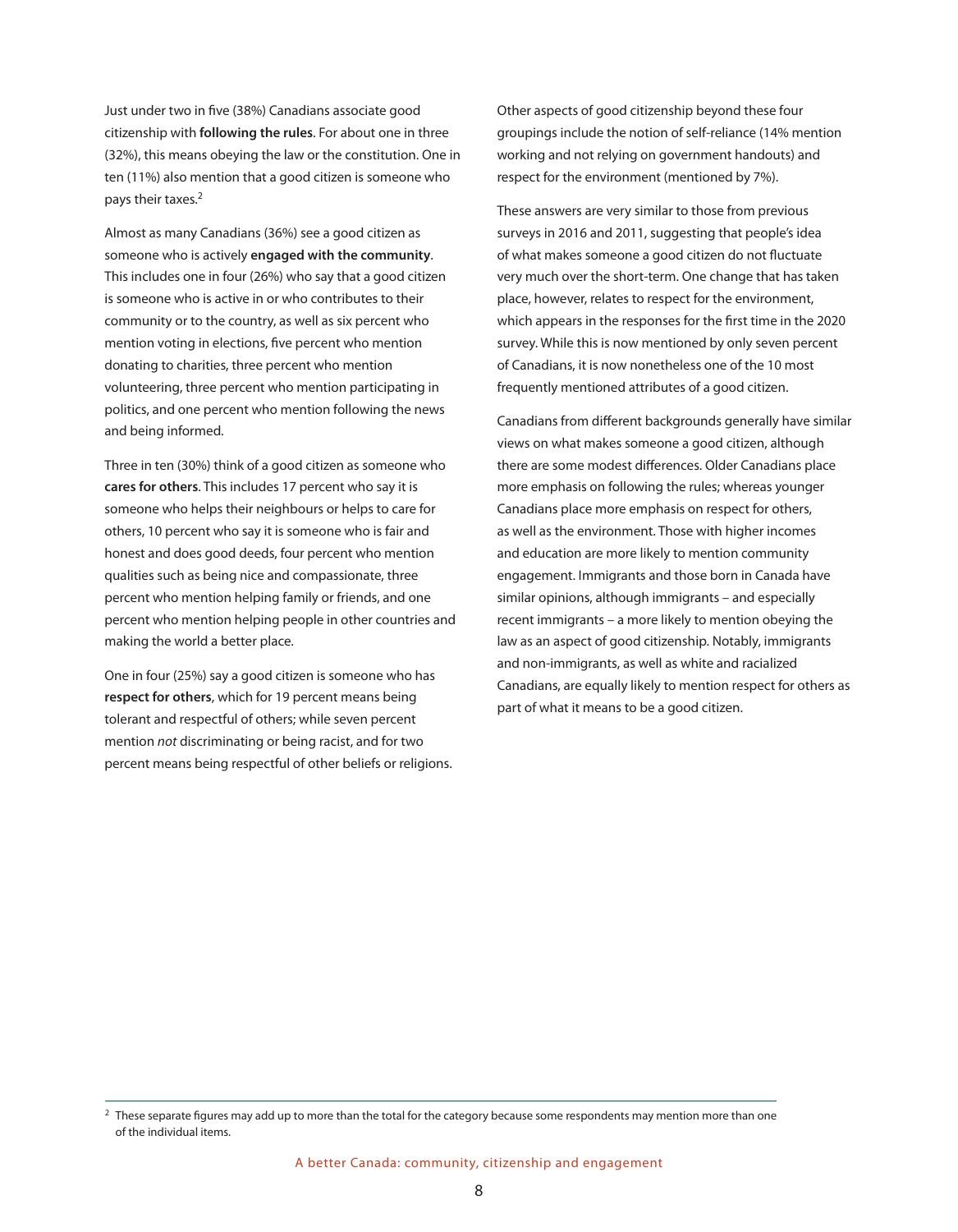# **Confidence in Leaders and Institutions**

## **Highlights**

- Nine in ten Canadians say they have confidence in doctors and nurses, and eight in ten say the same about scientists.
- Seven in ten say they have a lot or some confidence in their bank or credit union. The level of confidence is slightly lower for those in low-income households, but is similar *among those in lower-middle, middle- and upper-income households.*
- • Over the past decade, confidence in political leaders has declined, yet Canadians remain almost twice as likely to express confidence in political leaders today than they were *in 1992.*
- Confidence in business leaders fell significantly at the time of the last financial crisis, and has now fallen even further. For the first time, Canadians are now more likely to have confidence in governments than in business leaders.
- • Confidence in the leaders of not-for-profit organizations, such as charities, has dropped significantly. Whereas Canadians previously were much more likely to express confidence in the leaders of charities than in governments, *this is no longer the case.*
- Almost one in two Canadians say that it's likely that the government would offer them financial support if they found themselves in hard times, but an equal proportion think it's unlikely. Those who are less financially secure – and who therefore would be more in need of support in hard times - are less likely to expect an offer of financial support *from any of the institutions mentioned in the survey.*

It is often assumed that the public's confidence in their political leaders and public institutions is steadily declining and has never been lower. This is not necessarily the case. It may be true that confidence in some leaders and institutions is lower today than in previous eras, such as in the first decades following the Second World War. But over the past 40 years, levels of confidence have fluctuated – increasing in some years and declining in others – rather than consistently falling to new lows. What's more, the overall trend is different for different types of leaders or organizations.

The current survey set out to take stock of the public's confidence in different types of leaders or organizations, particularly in the context of the COVID-19 pandemic. In some cases, the new results update previous ones that go back several decades. In other cases, the public's perspective was measured for the first time.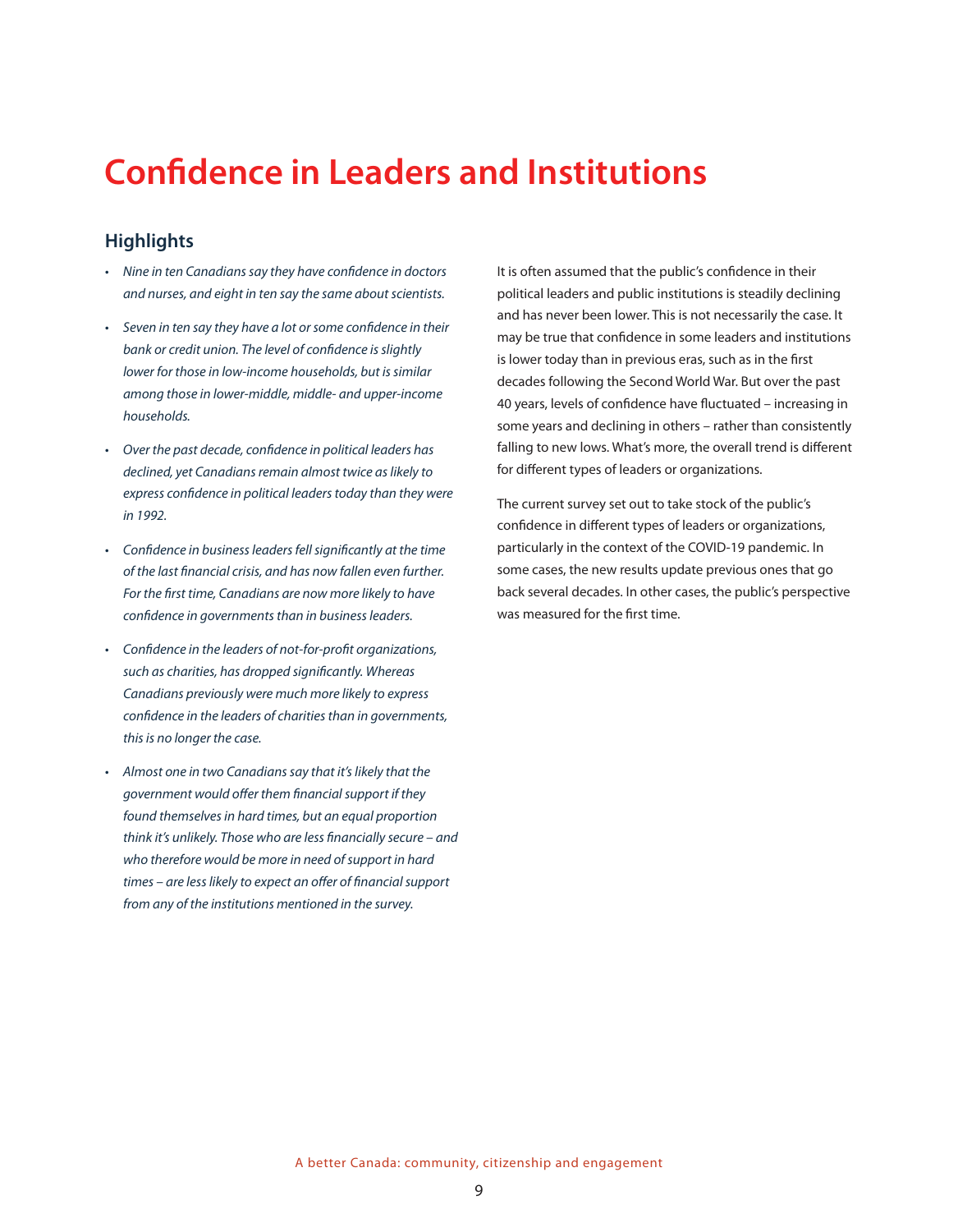# **Current levels of confidence**

In the midst of a pandemic that has shone the light on the contributions of heath care workers and scientific experts, these professionals stand out as attracting greater public confidence than any other group.

- Nine in ten Canadians (91%) say they have a lot or some confidence in **doctors and nurses**, and eight in ten (81%) say the same about **scientists**. Looking only at those who express a *lot* of confidence in these two groups, the figures are 55 percent and 39 percent, respectively. This level of confidence is much greater than that expressed for any other group asked about in the survey.
- Almost three in four Canadians (73%) have a lot or some confidence in their **local police force**, while somewhat fewer – almost two in three (64%) – say the same about **the RCMP**.
- Seven in ten (70%) say they have a lot or some confidence in their **bank or credit union**. Confidence is slightly lower for those in low-income households, but does not rise steadily as income increases thereafter (i.e., there are no significant differences among those in lower-middle, middle- and upper-income households). Confidence is also lower among those who describe their incomes as being "not enough" (57%), compared to those who describe them as "just enough" or "good enough" (75%). Confidence is especially low among younger Canadians (age 18 to 34) who describe their incomes as being "not enough": only 44 percent of this group have a lot or some confidence in their bank or credit union, while 52 percent have little or no confidence.
- • About one in two Canadians have a lot or some confidence in **journalists** (53%), in leaders of **not-for profit organizations** (50%) and in **governments** (49%). In the case of governments, confidence is higher in Quebec (55%), and notably lower in Saskatchewan (32%) and Alberta (30%).
- Slightly fewer express this degree of confidence in **business leaders** (44%). In fact, Canadians are slightly more likely to say they have little or no confidence in business leaders (49%) than to say they have a lot or some confidence in them.

### Confidence in leaders and institutions 2020



*Q.11* 

*In general, in Canada today, would you say you have a lot of confidence, some confidence, little confidence or no confidence at all in each of the following?* 

• Canadians are least likely to express confidence in **political leaders** (36%) and **union leaders** (33%). Majorities have little or no confidence in each of these types of leaders (61% and 56%, respectively). As was the case with governments, confidence in political leaders is higher in Quebec (43%) and notably lower in the Prairies (22%).

It is notable that, in every case – apart from doctors and nurses, and scientists – the extent of confidence that Canadians express in leaders and institutions is not especially strong: those who express confidence are much more likely to say they have *some* confidence rather than *a lot* of confidence. Fewer than one in ten Canadians say they have *a lot* of confidence in leaders of not-for-profit organizations, governments, political leaders, and leaders of business and unions.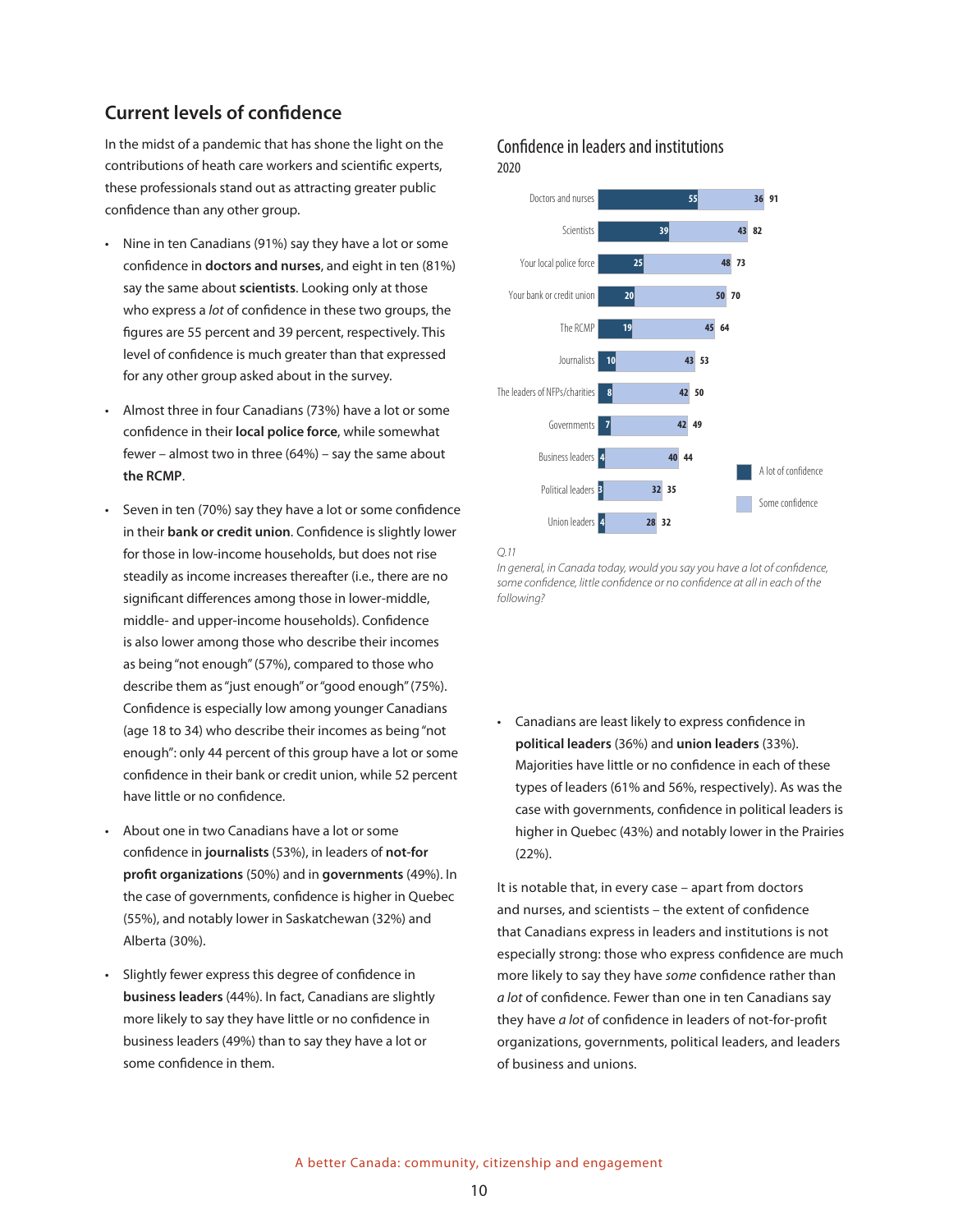### **Trends over time**

In many cases, a comparison with results from previous surveys makes it possible to say whether confidence has been rising or falling over time.<sup>3</sup>

**POLITICAL LEADERS AND GOVERNMENTS.** Public confidence in both political leaders and governments in Canada hit a low point in 1992, amid the combination of an economic recession and a national unity crisis. In the roughly 15 years that followed, confidence grew steadily: the proportion of Canadians expressing a lot or some confidence in political leaders increased from 19 percent in 1992 to 48 percent in 2006; in the case of confidence in governments, it increased from 27 percent to 53 percent over the same period. Confidence levels then held steady over the next few years. Over the past decade, however, confidence has declined again, although more so in the case of political leaders than of governments. Despite this decline, Canadians remain almost twice as likely to express confidence in political leaders today than they were in 1992.

**BUSINESS AND UNION LEADERS.** For much of the past 40 years – roughly from the early 1980s to the mid-2000s – confidence in business leaders held steady at a relatively high level: around two in three Canadians said they had a lot or some confidence in business leaders. Confidence then fell significantly at the time of the last financial crisis, from 64 percent in 2006 to 52 percent in 2009 (in contrast, there had been no comparable drop in confidence around the time of earlier recessions in the 1980s and 1990s). Confidence in business leaders has now fallen even further, to 44 percent today – there has thus been a 20-point drop since 2006. For the first time, more Canadians now have confidence in governments (49%) than in business leaders (44%).

Opinions regarding union leaders mirror the recent trend for their business counterparts: since 2006, confidence in the union leaders fell 13 points, from 46 percent to 33 percent. Unlike the case with business leaders, however, the current level of confidence in union leaders does not represent a new low – the same proportion of Canadians had confidence in union leaders in the early 1980s. And while confidence in union leaders has fallen over the past decade, the gap in levels of confidence between business and union leaders has never been as narrow: the 34-point gap registered in the mid-1980s has been reduced to and 11-point gap today.

### Confidence in business leaders, political leaders and governments

1983 – 2020 A lot or some confidence



*Q.11* 

*In general, in Canada today, would you say you have a lot of confidence, some confidence, little confidence or no confidence at all in each of the following?* 

<sup>3</sup> This is not possible in the case of doctors and nurses, scientists, and banks and credit unions, which were included in this survey question for the first time.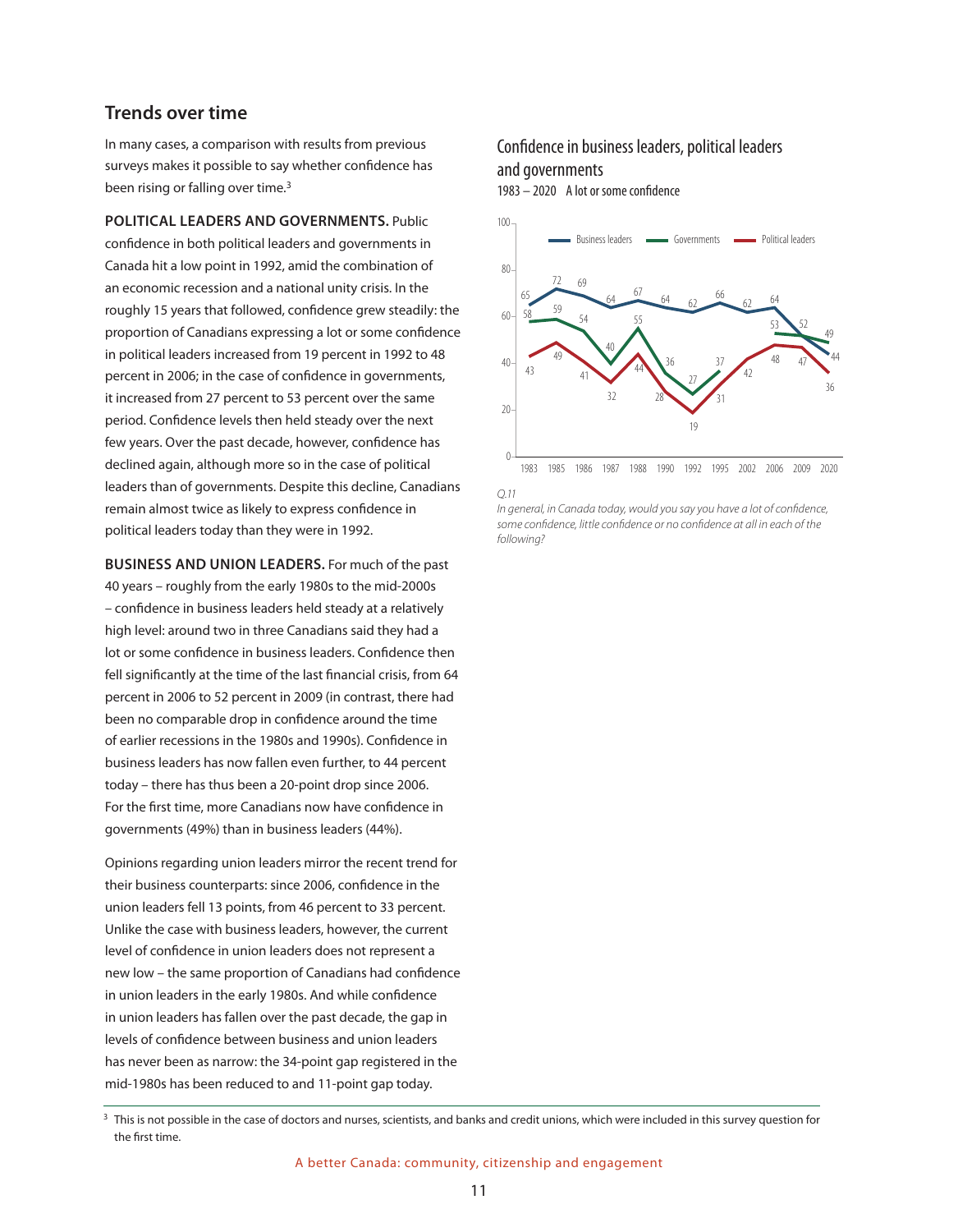JOURNALISTS. Canadians are more likely to have confidence in journalists than in business or political leaders, but confidence is nonetheless somewhat lower than in was in the 1990s or 2000s: 53 percent of Canadians currently have a lot or some confidence in journalists, compared to 63 percent in 2006.<sup>4</sup> But, as with unions, this does not mean that confidence in journalists has reached a new low. A similar proportion of Canadians (50%) expressed a lot or some confidence in journalists when the question was first asked in 1983.

#### **NOT-FOR-PROFIT ORGANIZATIONS, SUCH AS**

**CHARITIES.** In 2006, Canadians were first asked about their views of leaders of not-for-profit organizations, such as charities. At that time, seven in ten said that they had a lot or some confidence in the leaders of these organizations. Since then, confidence has dropped significantly, to 50 percent (the proportion expressing *a lot* of confidence fell from 22% to 8% over the same period). Whereas Canadians were previously much more likely to express confidence in the leaders of charities than in governments, this is no longer the case. This is likely related to the media coverage of the controversy involving the WE Charity and its political connections, which peaked shortly before the survey took place.

## Confidence in leaders and institutions

2006 – 2020 A lot or some confidence



*Q.11* 

*In general, in Canada today, would you say you have a lot of confidence, some confidence, little confidence or no confidence at all in each of the following?* 

<sup>&</sup>lt;sup>4</sup> In some of the previous surveys, the question referred to "newspaper journalists."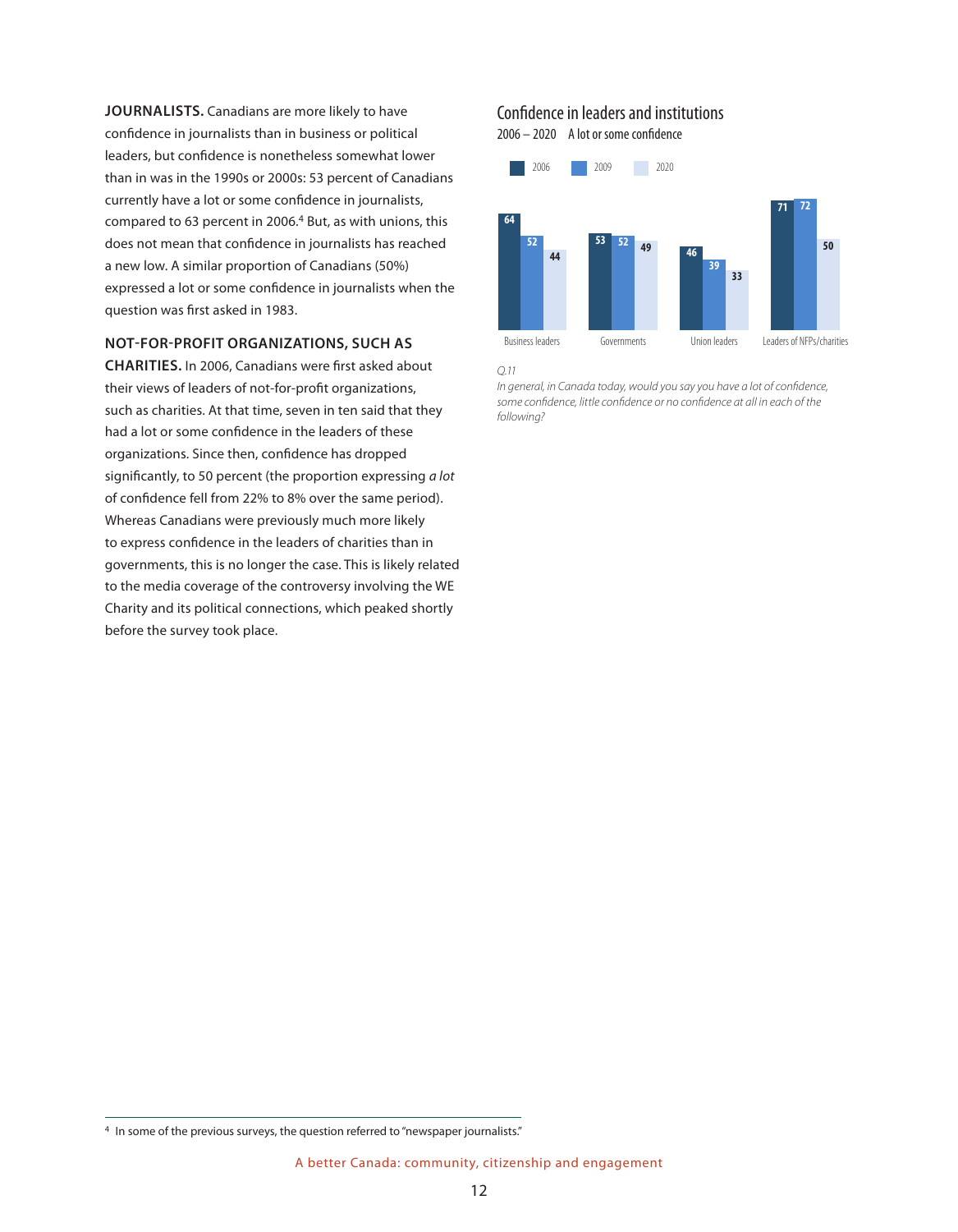**LOCAL POLICE AND THE RCMP.** For much of the last three decades, at least four in five Canadians have expressed either a lot or some confidence in the police. Over the past year, however, the police have been a focal point for anti-racism protests in United States, Canada and other countries. The most recent wave of protests in the spring and summer of 2020 were sparked by the killing in May of George Floyd, an African-American, by white police officers in the U.S.; and drew attention to similar incidents in Canada, including incidents of police brutality perpetuated against citizens who are Black and Indigenous.

The current survey suggests that these events have had an impact, as the public's level of confidence in the police has declined noticeably, for the first time in more than three decades. Confidence in one's local police force has fallen from 88 percent in 2010 to 73 percent today; in the case of the RCMP, confidence has fallen from 84 percent to 64 percent over the same period. The change has largely occurred more specifically in the proportion expressing *a lot* of confidence (and not just some confidence): from 43 percent to 25 percent in the case of the local police, and from 39 percent to 19 percent in the case of the RCMP.<sup>5</sup> Despite these changes, however, confidence in the police and the RCMP continues to be higher than that held by many other organizations and leaders, including journalists, governments and business leaders.

Canadians who identify as white are significantly more likely than those who are racialized to have a lot or some confidence in the police: 77 percent of white Canadians, compared to 58 percent of those who are racialized, say they have a lot or some confidence in their local police force. In the case of confidence in the RCMP, the figures are 68 percent and 50 percent, respectively. White Canadians are twice as likely as racialized Canadians to say they have a lot of confidence in either their local police force (28% vs. 14%) or the RCMP (21% vs. 11%).

### Confidence in the local police and the RCMP 1988 – 2020 A lot or some confidence



#### *Q.11*

*In general, in Canada today, would you say you have a lot of confidence, some confidence, little confidence or no confidence at all in each of the following?* 

<sup>5</sup> See also: Environics Institute, Canadian Public Opinion about Racism and Discrimination (October 24, 2020); *https://www.environicsinstitute.org/* projects/project-details/canadian-public-opinion-about-racism-and-discrimination.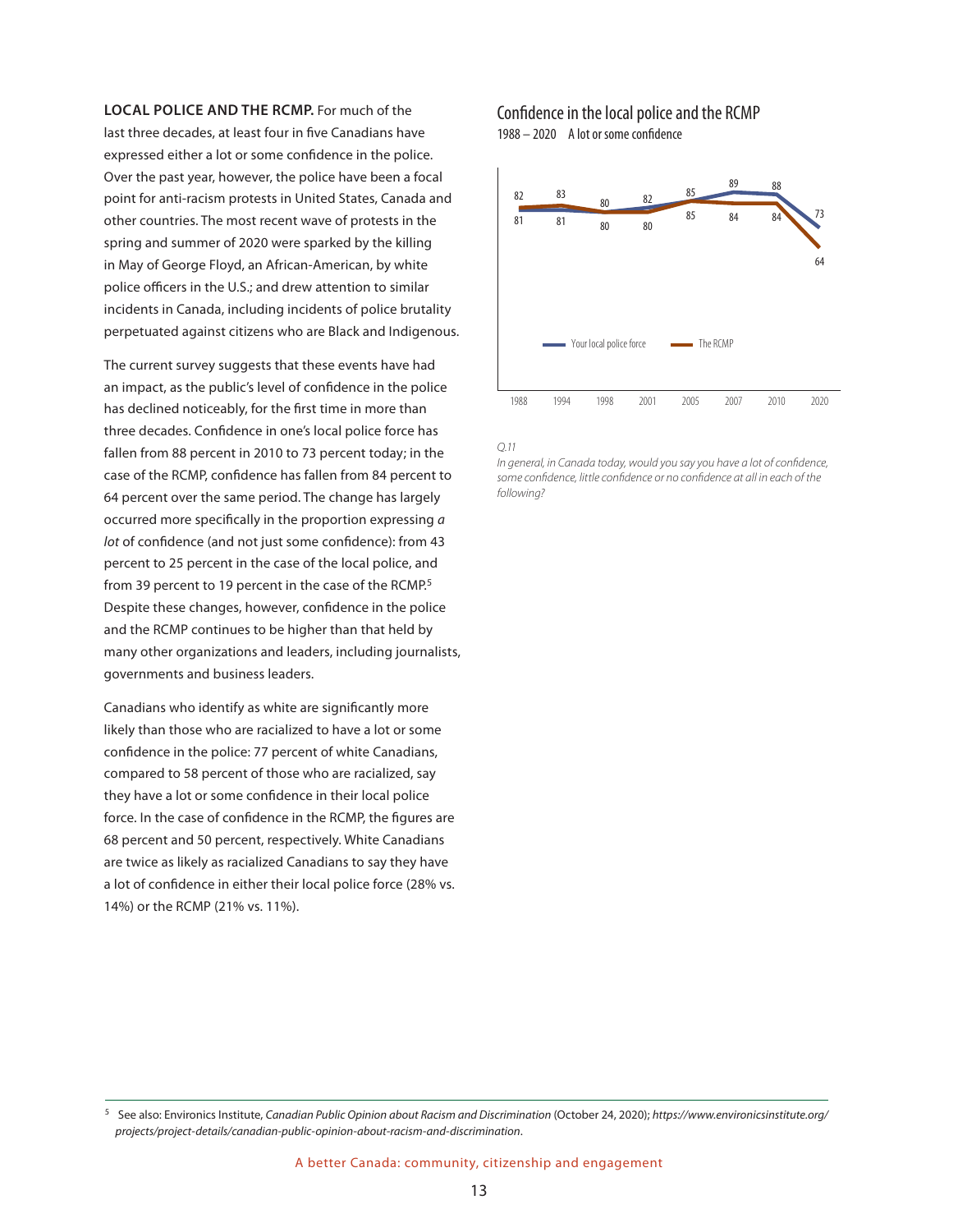## **Generational differences**

Do younger Canadians have less confidence in leaders and institutions? In some cases, yes: younger Canadians clearly have less confidence than their older counterparts in the local police and the RCMP, in business leaders, in banks and credit unions, and in journalists. But the pattern is different when it comes to governments, political leaders and charities: in these cases, the level of confidence is fairly uniform across age groups, though a little lower among the middle-aged group than among those either younger or older. In the case of union leaders, a third pattern emerges, with younger Canadians having more confidence. (In the case of doctors and nurses, and scientists, views are very positive across all age groups.)

> Confidence in leaders and institutions 2020 A lot or some confidence, by age group

In terms of changes over time, however, it is striking that the decline in confidence levels over the past decade is often more pronounced among younger age groups. This is especially true in the case of the police: since 2010, confidence in local police forces has fallen by 27 percentage points among those age 18 to 29, compared to eight points among those age 60 and over. But the same general pattern also holds in other cases, such as in the case of business leaders, political leaders and journalists.



*Q.11* 

*In general, in Canada today, would you say you have a lot of confidence, some confidence, little confidence or no confidence at all in each of the following?* 

### Confidence in leaders and institutions

 $2009 - 2020*$  Change in "a lot or some confidence," by age group



\* Journalists: 2006 - 2020; local police and RCMP: 2010 - 2020

*Q.11* 

*In general, in Canada today, would you say you have a lot of confidence, some confidence, little confidence or no confidence at all in each of the following?* 

#### A better Canada: community, citizenship and engagement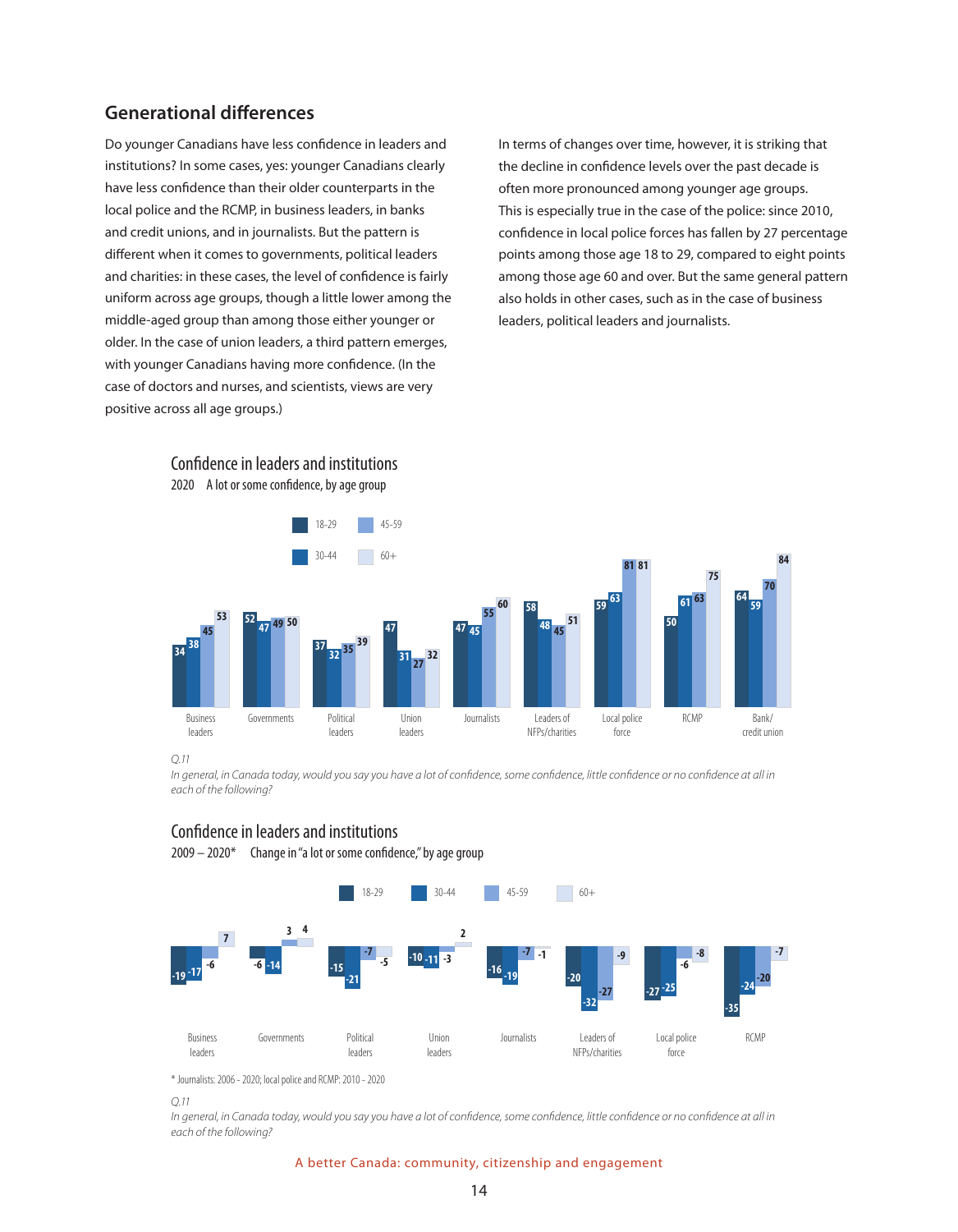### **Sources of support**

Institutions can also play an important role in society as potential sources of support, especially in hard times. Only a minority of Canadians, however, think it's likely that they'd be offered financial support from one of a number of institutions, if they found themselves in hard times.

Canadians are most likely to expect financial support in these circumstances from the government: 46 percent say it's very or somewhat likely that **the government** would offer them financial support if they found themselves in hard times, although very few think this is very likely (8%), while 37 percent think it is somewhat likely. An equal proportion (47%) thinks it's somewhat (23%) or very (24%) unlikely that the government would offer them financial support.

One in three (32%) think it's likely that they would get an offer of financial support from a **local community group or religious organization**, compared to 54 percent who say this is unlikely. Fewer (28%) say it's likely that **their financial institution** would offer them financial support; in this case, more than twice as many (62%) think this is unlikely. Among those who are employed, 29 percent say it is likely that **their employer** would offer them financial support if they found themselves in hard times. Again, more than twice a many (62%) say this unlikely.

Younger Canadians are somewhat more optimistic about the prospect of receiving financial support in hard times, particularly in the case of support from government; 53 percent of those between the ages of 18 and 34 think it's likely they would get government support, compared to 42 percent of those between the ages of 35 and 54, and 43 percent of those age 55 and over. Recent immigrants are more likely to expect financial support from the government; 66 percent say it's likely, compared to 45 percent for Canadians who are not recent immigrants. Recent immigrants are also more likely to expect financial support from their employer and their financial institution.

Those who are less financially secure, however – and who therefore would be more in need of support in hard times – are less likely to expect an offer of financial support from all four institutions mentioned in the survey. For instance, those who describe their incomes as "not enough" are 20 percentage points less likely to say that the government would offer them support, compared to those who say their income is "good enough."

### Financial support in hard times

2020 Very or somewhat likely, by income group



\* Subsample: those who are employed.

#### *Q.34*

*How likely is it that each of the following would offer you financial support if you found yourself in hard times?*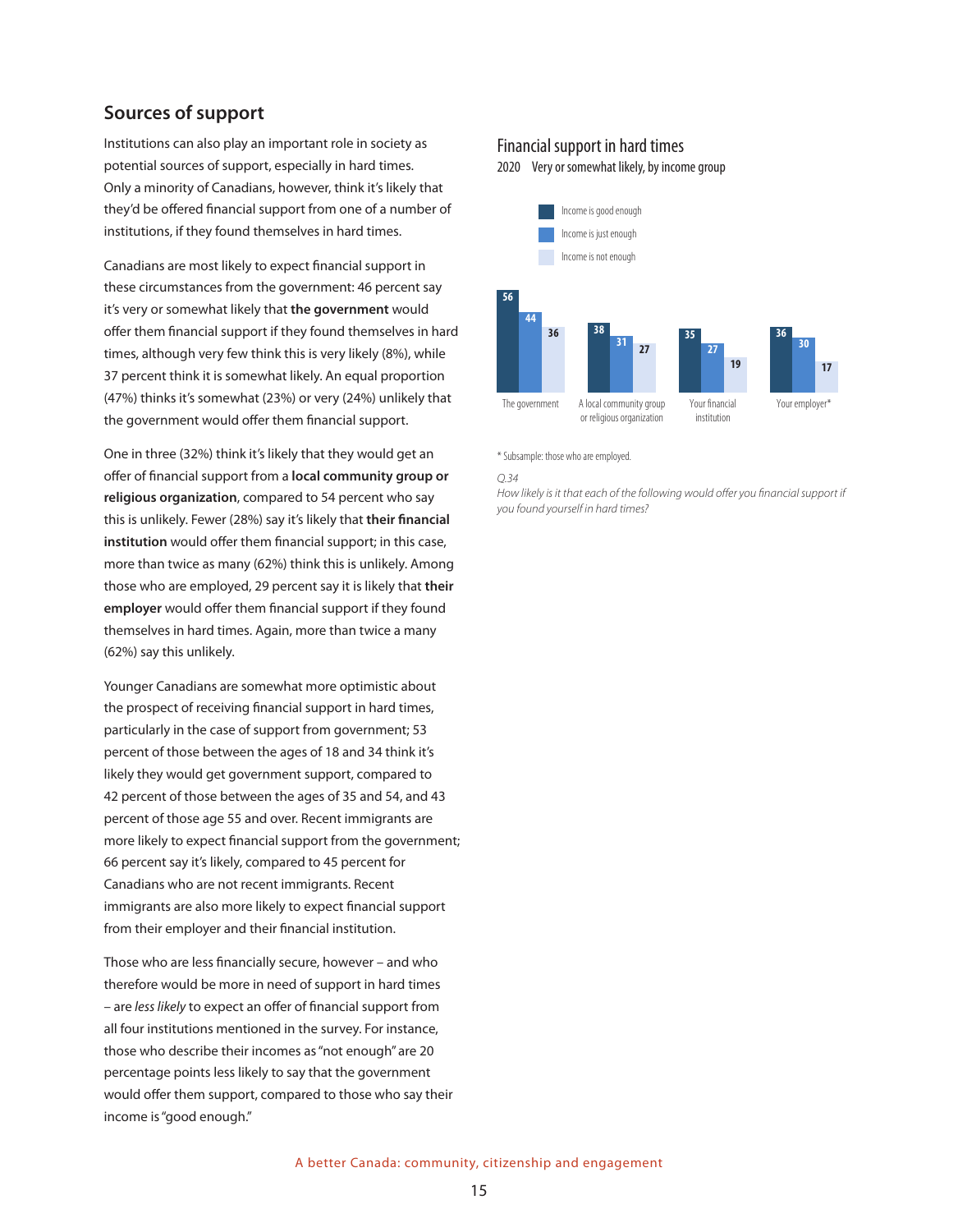# **Making Change**

## **Highlights**

- • There is no consensus on the question of how much change is needed in the way government works: one in two say that the government needs to do a better job of how it currently operates; but a sizeable minority goes further, saying that *the government needs to fundamentally change the way it operates.*
- In a case where the government is about to make a *decision that many citizens disagree with, just over one in*  two Canadians think it's likely that these citizens, working together, could get that decision changed. About one in *three disagree.*
- Younger Canadians are much more optimistic about the *power of citizens, while it is those in the middle-aged group, rather than older Canadians, who are most pessimistic.*
- Three in ten Canadians believe that voting for a different party during the next election is the best way for citizens like them to make sure an unpopular government decision is changed. The next most frequently preferred types of activity *are: calling or writing your elected representative; joining*  a community group working to change the decision; and *adding your name to petition (including an online petition).*
- • Aside from voting, the most common political activity for *Canadians is signing a petition (whether on paper or online),*  followed by contacting one's elected representative, and *donating money to an organization or a campaign.*
- Both younger and older Canadians are more politically *engaged than their middle-aged counterparts.*
- • When it comes to reducing economic inequality, Canadians are most likely to think that progress depends on *government action; in the case of ending racism, however,*  most think that progress is more likely to come through *the actions of individual citizens. In the case of stopping*

climate change, opinions are evenly divided between the *two options.*

- Canadians are most likely to say they'd be willing to pay a little more than they do now to buy a product that they *need, if that product was made in Canada, or if that product*  was made by a company that reinvests its profits in their *community.*
- Fewer say they'd be willing to pay a little more than they do now if that product was made by a company that is significantly reducing its carbon emissions; or if the product was sold by a small business owned either by a woman, by someone who from a racial minority or by an *Indigenous person.*

### **The need for change**

Many citizens might believe that the way government works can be improved. What is less clear is whether most feel that only minor adjustments are needed, or that change needs to be much more substantial. In order to gauge this, the survey asked a general question about the magnitude of change that Canadians might feel is warranted, in terms of how the government serves the needs of the people who elect it to office.

On this question there is no consensus:

- One in two Canadians (49%) say that, in order to properly serve the people who elect them, the government needs to do a better job of how it currently operates;
- Somewhat fewer, but still a sizeable minority (39%), goes further, saying that the government needs to fundamentally change the way it operates.
- • About one in ten (12%) do not make a choice between these two options.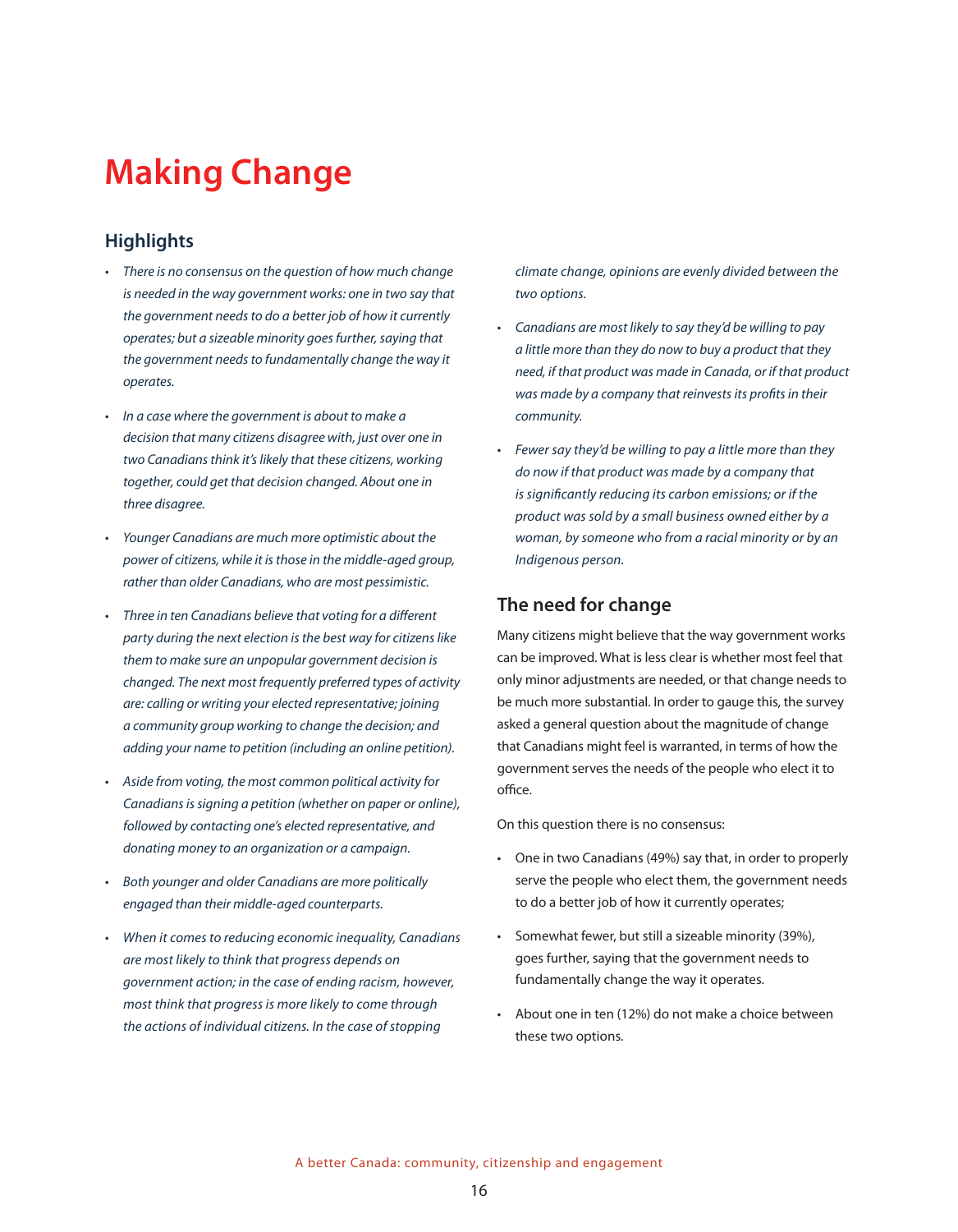Opinions on this question have not changed significantly since the last time the question was asked in 2016. However, the results from the current survey and from 2016 differ from those in 2014, when the balance of opinion was reversed (in 2014, 48% favoured fundamental change versus 40% opting for doing a better job).

This lack of consensus characterizes all segments of the Canadian population, though there are some differences in the extent to which these two options are favoured. Residents of B.C. (35%) and Quebec (35%) are less likely to call for fundamental change, while those living in Alberta (50%) are more likely to do so. Immigrants (29%) are much less likely than those born in Canada (42%) to say that fundamental change is needed.

Those age 18 to 24, those with a university education, and those who describe their income as either good enough or just enough, are more likely than their older, less educated and less income-secure counterparts to say that government needs to do a better job of how it currently operates, rather than favouring fundamental change.

Not surprisingly, support for fundamental change in the way that the government operates is strongly linked to views about government in general. Those who lack confidence in governments, who feel that governments have a negative impact on most people's lives, who favour a smaller government, and who view taxes as mostly a negative thing are all more likely to think that change needs to be fundamental. Opinions on this question, however, are also linked to views about business and the economy. Those who have little or no confidence in business leaders, and those who think the way the economy works need to be fundamentally changed, are also more likely to favour fundamental change to the way government works.

### How much do governments need to change to serve the people who elect them?  $2014 - 2020$



#### *Q.31*

*In order to properly serve the people who elect them, do you think ... ?*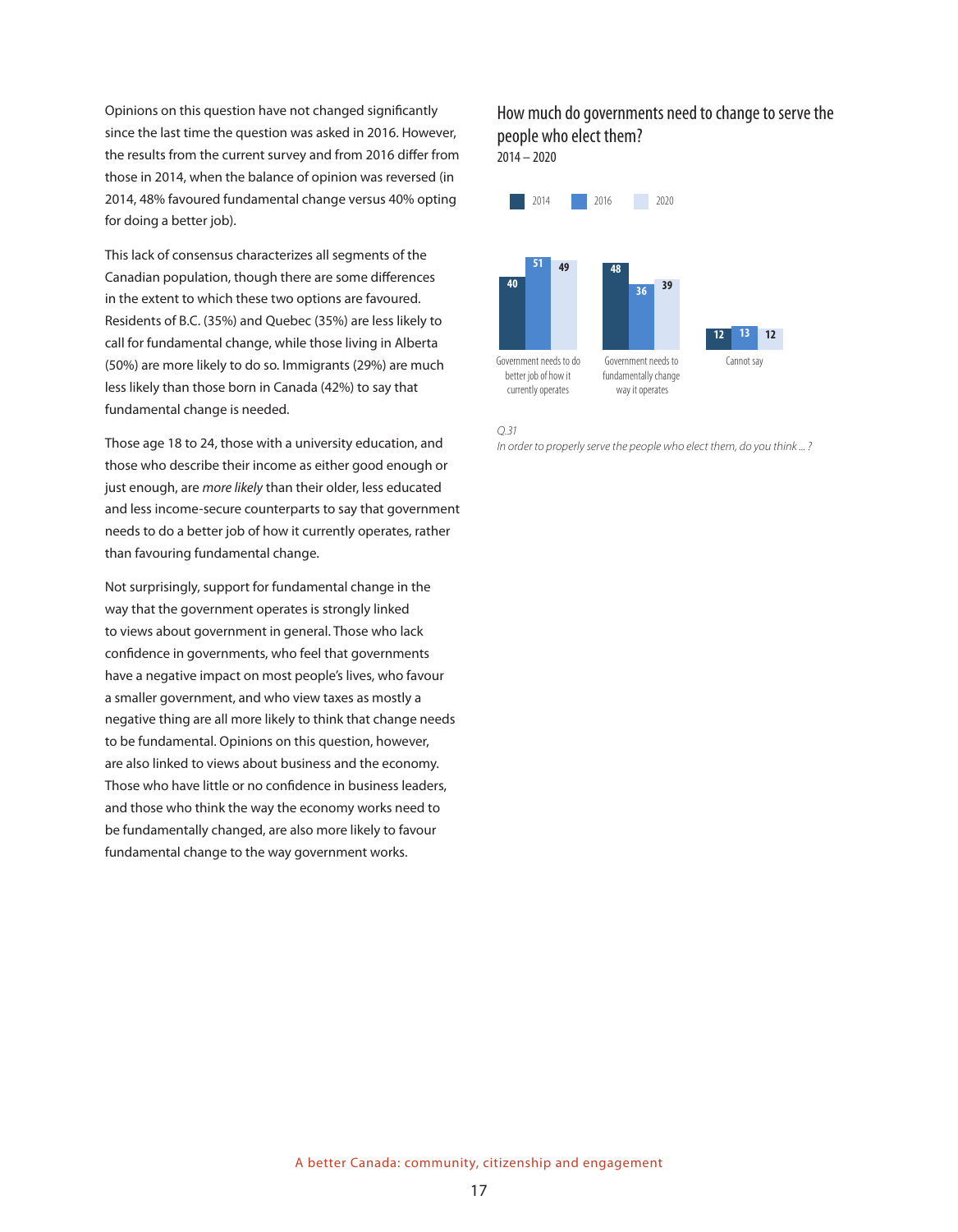### **Citizens making change**

Along with the question of what scale of political change is needed, it's important to consider whether citizens believe they have the power, either individually or collectively, to bring change about. The survey shows that a small majority feels that they do, when working together, with opinions being similar regardless of whether they're thinking about their local, provincial or federal government.

In a case where the government is about to make a decision that many citizens disagree with, just over one in two (55%) Canadians think it's likely that these citizens, working together, could get that decision changed. This includes 12 percent who say it's very likely, and 43 percent who say it's somewhat likely. About one in three (35%) say it's unlikely that citizens could change the decision, including one in four (24%) who say it's somewhat unlikely, and one in ten (10%) who say it's very unlikely. An additional 10 percent cannot say.

These results combine those from three different versions of the question, each asked to a third of survey participants, selected at random. One version specified that the decision was being made by their local government, the second referred to their provincial government, and the third referred to the federal government. It's possible that citizens might feel they have a better chance of reversing a decision of a government that is closest to them, such as their local government, but less chance of influencing decisions in Ottawa. However, this is not the case; while Canadians are slightly more likely to say that they could change the mind of their local government compared to the federal government, overall, the differences in responses to the three versions are very small. Specifically:

- • 58 percent say it's likely that citizens, working together, could change the mind of their **local government**, compared to 33 who say it's unlikely;
- • 55 percent say it's likely that citizens, working together, could change the mind of their **provincial government**, compared to 35 who say it's unlikely;
- 52 percent say it's likely that citizens, working together, could change the mind of the **federal government**, compared to 36 who say it's unlikely.

### Can citizens working together change a government's decision? 2020



#### *Q.25*

*If your local (ii) If your provincial (iii) If the federal] government was about to make a decision that many citizens disagreed with, how likely is it that these citizens working together could get that decision changed:*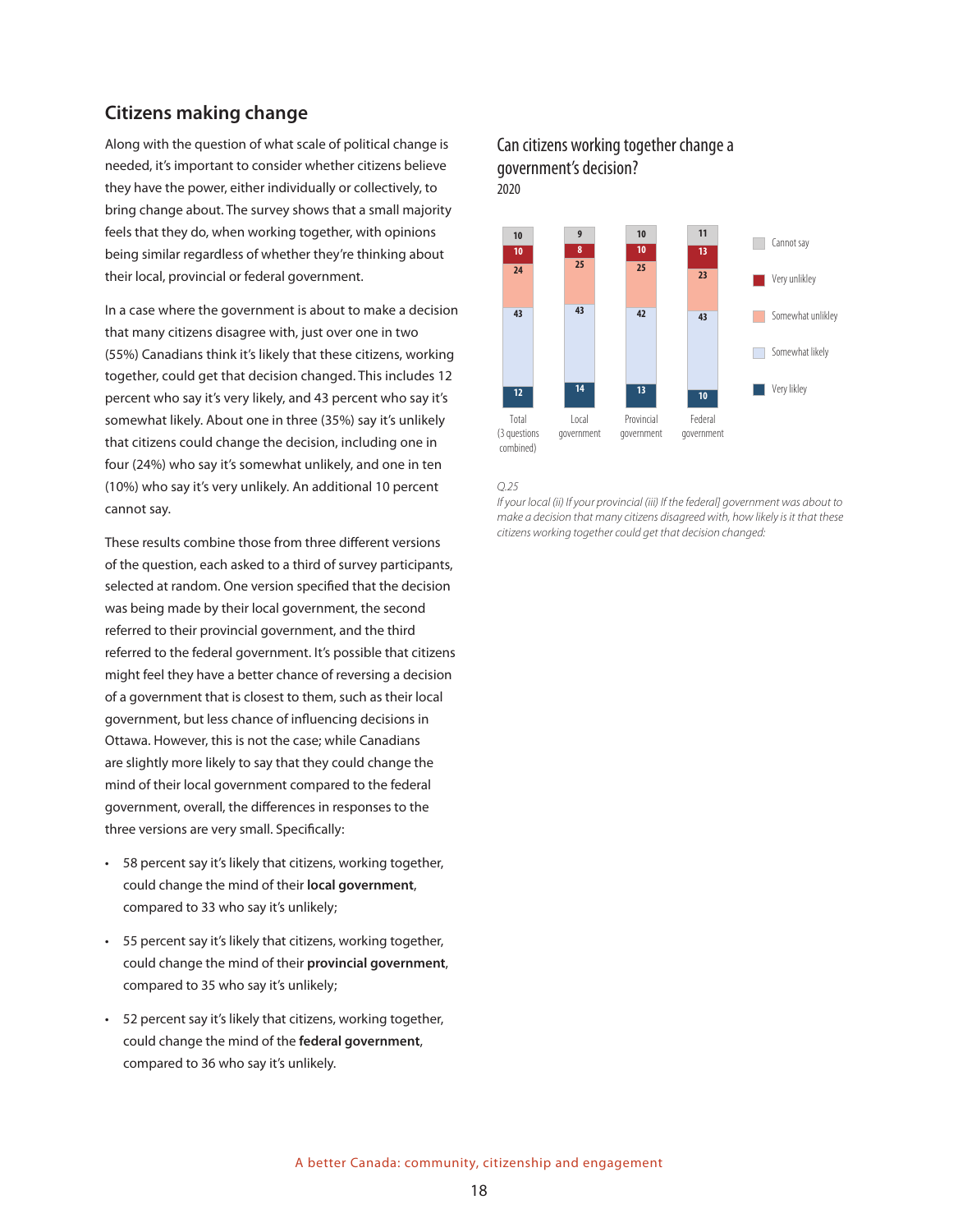Because the responses to the three versions of the question are relatively small, the rest of the discussion in this section will consider responses to all three combined.

Opinions on whether citizens, working together, could change their government's mind vary in some ways across the population. The most significant difference is by age group. Younger Canadians are much more optimistic about the power of citizens, while those in the middle-aged group, rather than older Canadians, are most pessimistic. Thus, 69 percent of those age 18 to 24 think that citizens can get the government decision changed, compared to only 43 percent of those age 35 to 44 – but 58 percent of those age 55 and older also take the more optimistic view.

Immigrants are also more optimistic about the prospect of influencing government than are non-immigrants, but the main difference is between recent immigrants and all other groups. Four in five (81%) recent immigrants say that citizens working together could get the government decision changed, compared to 56 percent of established immigrants, 55 percent of second-generation Canadians and 53 percent of those who are third generation-plus. Racialized Canadians (61%) are also more likely than those who identify as white (53%) to think that citizens, working together, could change their government's mind – a difference that likely stems from the fact that those who are racialized are more likely to be recent immigrants.

Finally, there are only modest differences in views across the country's regions, with those in the Atlantic provinces being the most likely to think that citizens working together could change the government's mind (61%), and those in Alberta being the least likely (47%).

### **Most effective political activities**

There are variety of activities that citizens can engage in to persuade the government to reverse an unpopular decision, such as voting, joining or supporting a community group, demonstrating or even engaging in civil disobedience. The survey asked which of these is the best way for citizens like them to make sure the government's decision was changed (only one answer was permitted).

According to three in ten (30%) Canadians, voting for a different party during the next election is the best way for citizens like them to make sure an unpopular government

# Can citizens working together change a government's decision?

2020 By age group



*Q.25 (i)* 

*If your local (ii) If your provincial (iii) If the federal] government was about to make a decision that many citizens disagreed with, how likely is it that these citizens working together could get that decision changed:*

decision is changed. The next most frequently selected types of activity are: calling or writing your elected representative (mentioned by 19%); joining a community group working to change the decision (13%); and adding your name to petition (including an online petition) (11%).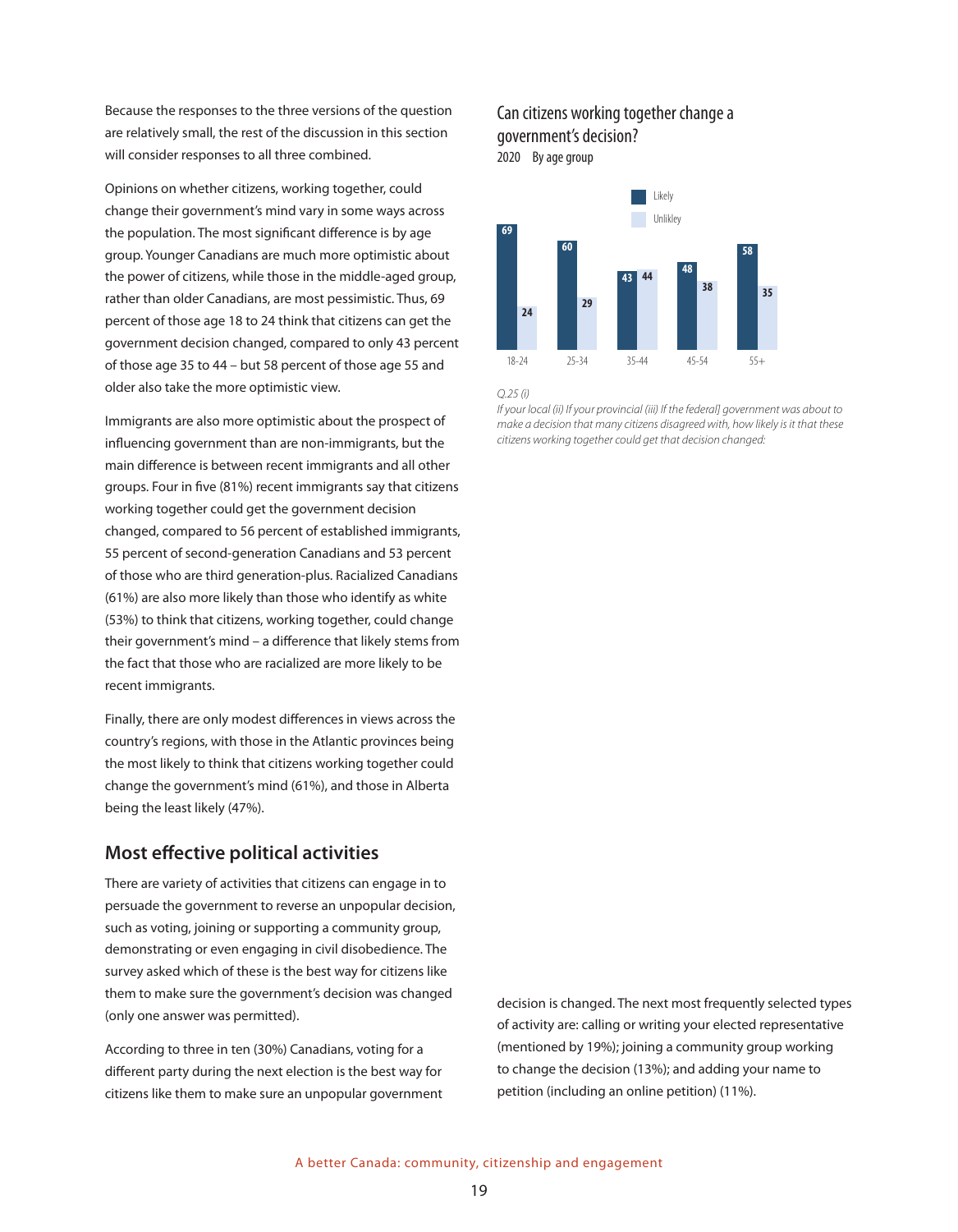Eight percent think that the best way to change the decision is to participate in a peaceful demonstration. Far fewer think that the best way is to donate money to an organization or a campaign that is championing their position (2%), or to engage in civil disobedience (2%). Three percent name another type of activity, and 11 percent say that none of the activities mentioned is the best way to get the government to change its mind.

It is notable that a greater sense of efficacy is associated with a greater emphasis on forms of political participation other than voting. The question about the most effective activity was asked both to those who think it's likely that citizens, working together, can change a government decision they disagree with, and to those who think it's unlikely – and these two groups have very different views on what types of political activities might be most effective.

- Those who think that it's likely that citizens can change the government's mind are less likely to say that voting is the best way to do this (24%), compared to those who think that it's unlikely that citizens can change the government's mind (42% of whom are say that voting is nonetheless the best way to do this).
- Conversely, a total of 55 percent of those who think that it's likely that citizens can change the government's mind say that the best way to do this is either by contacting their representative, joining a community group, or adding their name to a petition – compared to 30 percent of those who think that it's unlikely that citizens can change the government's mind.
- • Not surprisingly, those who think it's unlikely that citizens, working together, can change an unpopular government decision are more likely to say that none of the actions mentioned is the best way to do this (14%, compared to 5% who think that it's likely that citizens can change the government's mind.)

There are also some differences in opinion regarding the most effective form of political action among different population groups. Men (37%) are significantly more likely than women (24%) to favour voting as the best way of bringing about change; women are slightly more likely to favour adding their name to a petition and joining a community group, and also more likely to say that none of the activities mentioned is best. Those between the ages of

### Which is the best way for citizens to make sure an unpopular government decision gets changed? 2020 By age group



*Which of the following do you think would be the best way for citizens like you to make sure the decision was changed?*

18 and 24 are less likely to favour voting, and more likely to favour contacting their representative and participating in a peaceful protest. Preference for joining a community group as a means of changing the government's mind increases with age, with those age 55 and over (17%) being twice as likely as those age 18 to 24 (8%) to favour this form of political participation.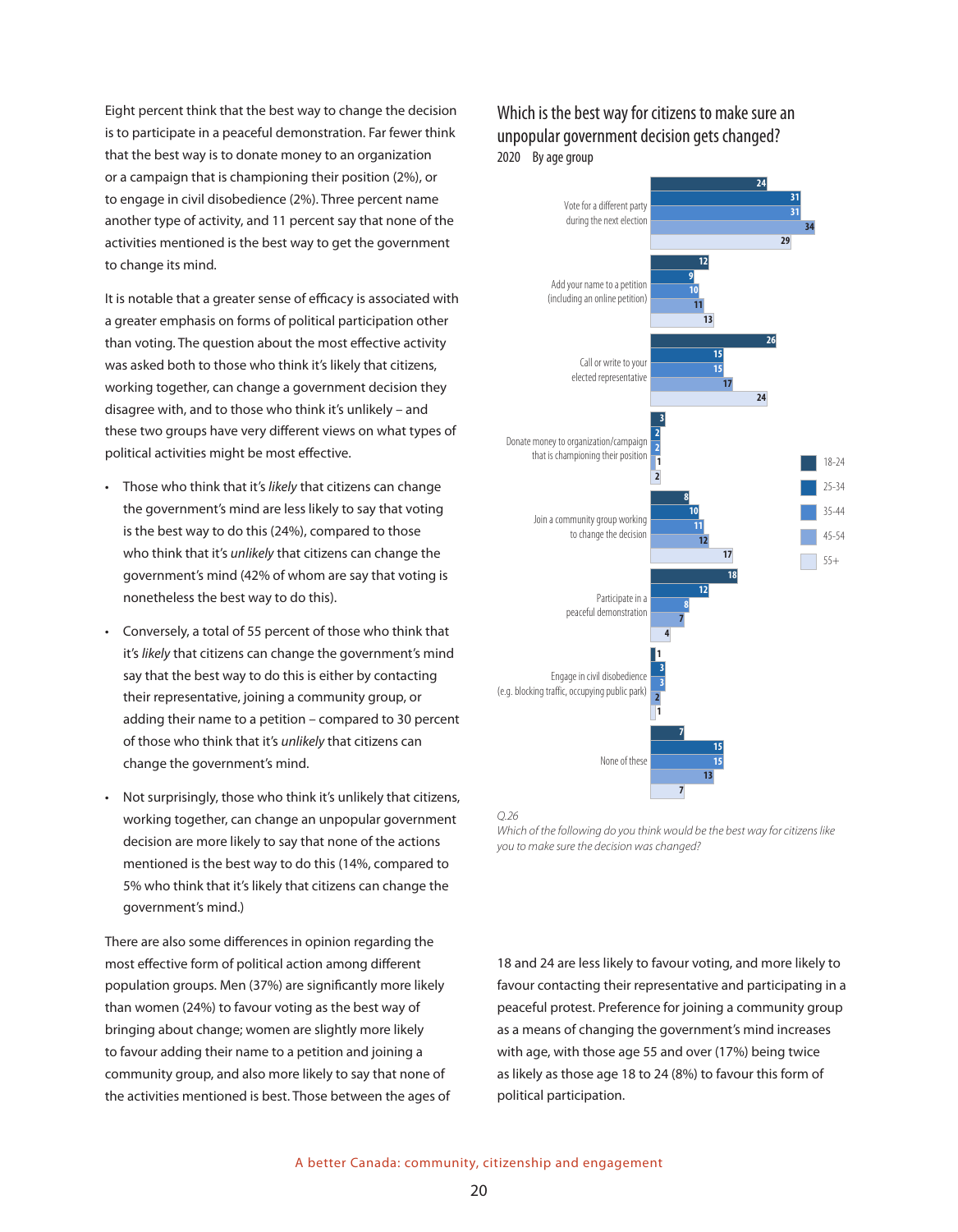### **Forms of recent political participation**

Regardless of which political activities Canadians think might be most effective, the survey asked which activities they had personally participated in over the past 12 months (other than voting). The most common activity is signing a petition (whether on paper or online): 44 percent of Canadians say they have done this in the past 12 months. One in five (20%) say they have contacted their elected representative, and 15 percent have donated money to an organization or a campaign. Fewer the one in ten have attended meetings of a group to discuss a political issue (8%) or participated in a peaceful demonstration (7%). Engaging in civil disobedience is very rare, with only one percent of Canadians saying they've done this in the past 12 months. Most notably, however, almost one in two Canadians (47%) say they haven't done any of these activities in the past year.

About one in two of those who are active in at least one of these ways has done only one of these activities over the past 12 months, while two in five have done two or three of them. Among those who have done at least one activity in the past 12 months, only eight percent have done four or more of the six activities mentioned.

Younger Canadians are more likely than their older counterpart to have added their name to a petition or participated in a peaceful demonstration; whereas the reverse is true in the case of contacting a representative. But the most notable difference among age groups is that middle-aged Canadians (those between the ages of 35 and 54) are less likely to have done any of the activities mentioned. Both younger and older Canadians are therefore more engaged politically in actions other than voting.

### Which activities have you participated in over the past 12 months? 2020 By age group



*Q.27* 

*Which of the following activities have you personally participated in over the past 12 months?*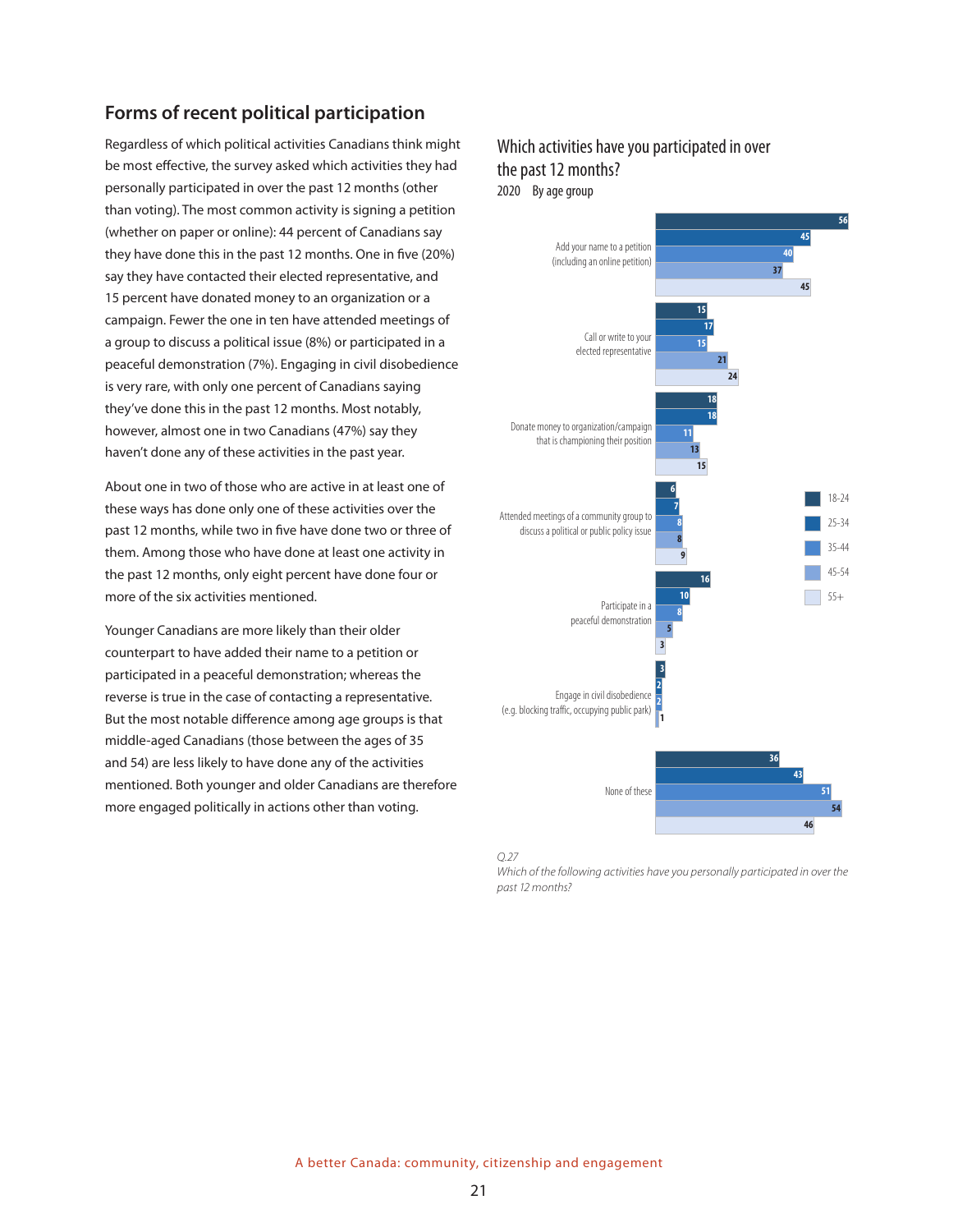### **How progress is made**

Engaging in political activity to influence government decisions is not the only way to bring about change. As often as not, political action is designed to influence the attitudes and behaviours of fellow citizens as well. Those working for change can seek to raise public awareness and highlight positive steps that individuals can take that do not depend on government, as well as (or instead of) lobbying for changes in policy or law.

The survey asked whether, in three different areas, Canadians think that progress is more likley to be made through government action or through the actions of individual citizens. The answers vary significantly across the three areas, indicating that Candians do think that progress on some issues is more dependent on government, while in other cases it relies more on what citizens do.

- • Canadians are most likely to think that progress depends on government action in the case of **efforts to reduce inequality** between the rich and the poor; 63 percent say that progress is more likely to be made through government action, compared to 23 percent who say it's more likely to made through the actions of individual citizens (14% cannot say).
- • Conversely, Canadians are most likely to think that progress depends on individual citizens in the case of **efforts to end racism and discrimination**; 70 percent say that progress is more likely to made through the actions of individual citizens, compared to 21 percent say that it's more likely to be made through government action (9% cannot say).
- In a third area, opinions are evenly divided; in the case of **efforts to stop climate change**, 45 percent say that progress is more likely to be made through government action, compared to 42 percent who say it's more likely to made through the actions of individual citizens (13% cannot say).

There are some modest variations in perspective among Canadians from different backgrounds. In all three areas, younger Canadians are more likely than their older counterparts to say that progress is more likely to be made through government action. While majorities of both racialized and white Canadians agree that progress to end racism is more likely to be made through the actions

### Progress made through government or citizen action? 2020



#### *Q.30*

*For each of the following, do you think that progress is more likley to be made through government action, or through the actions of individual citizens?* 

of individual citizens, a larger minority of those who are racialized (28%, compared to 19% of those who are white) say that progress depends on government actions; the same is true of immigrants (28%), compared to those born in Canada (19%).

Finally, in the case of climate change, there is a difference among regions of the country; those in Saskatchewan and Alberta (taken together) are more likely to say that progress will be made through the actions of individual citizens (48%), and less likely to say that it will come from government action (35%). In the rest of the country, the opposite is the case, with a higher proportion saying progress will come from government action (47%) and fewer saying it will be made through the actions of individuals (41%). This reflects broader regional differences of opinion on the issue, with residents of Alberta and Saskatchewan being less welcoming of government intervention in the energy sector to reduce the emission of greenhouse gases.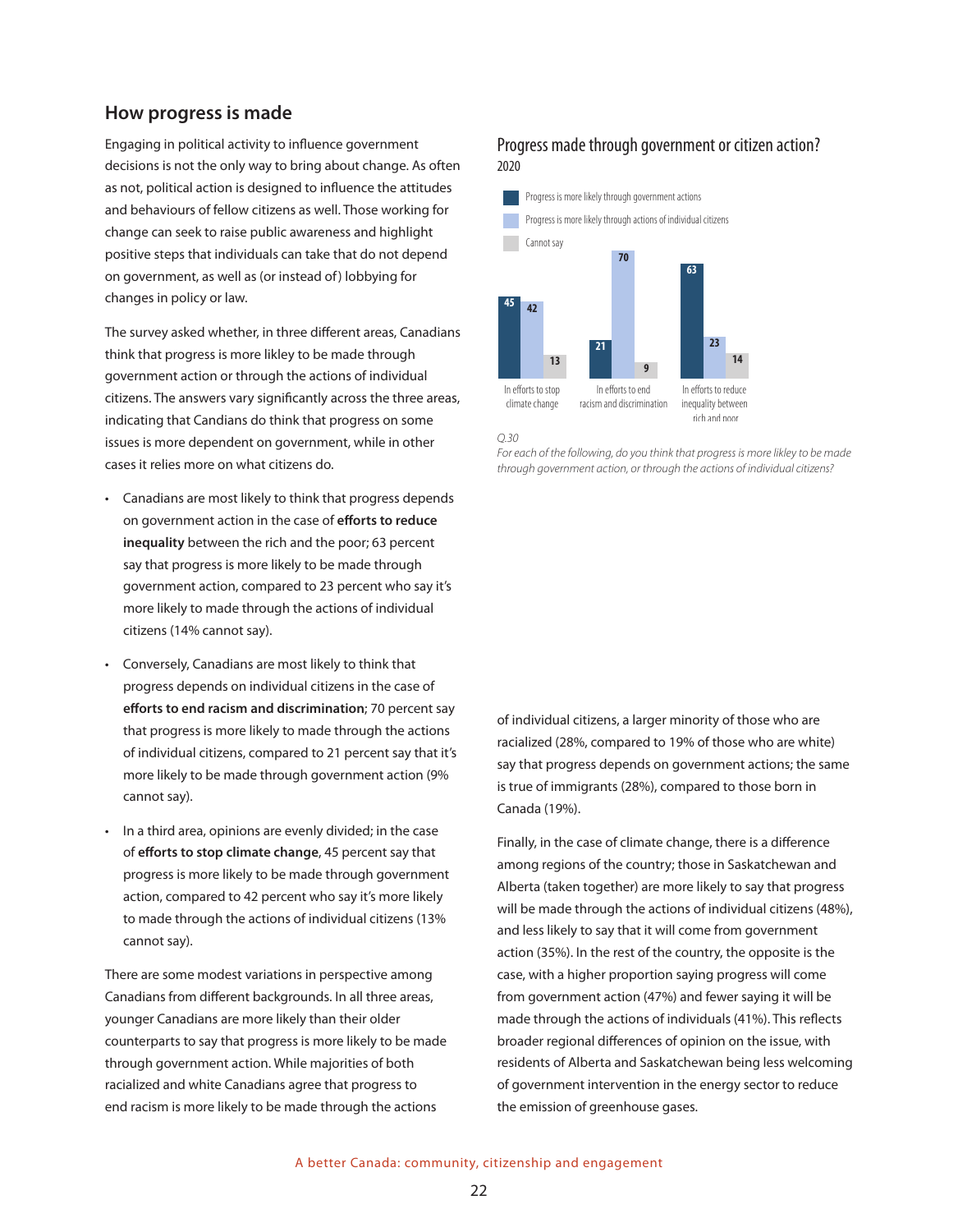### **Consumer activism**

One way for individuals to promote social change is through exercising their power as consumers, to favour certain types of products or industries over others. Consumers can vote with their dollars by avoiding (or even boycotting) certain products or services, and opting for others, even in cases where they are more expensive.

In order to learn more about what might motivate Canadians to use their buying power to promote certain goals or values, the survey asked whether they'd be willing to pay more for a product they needed in five different circumstances. In each of the circumstances, only a minority said they would *not* pay more, though in all cases a significant minority was unsure.

- • Canadians are most likely to say they'd be willing to pay a little more than they do now to buy a product that they need, if that product was **made in Canada** (49%), and if that product was made by a company that **reinvests its profits** in their community (49%). Only 17 percent and 21 percent, respectively, say they would not pay any more in these cases. While the "place" referred to in each of these scenarios is quite different, the two scenarios are also similar in that they both refer to companies that contribute to where people live (whether that is seen in national or local terms).
- Two in five (41%) Canadians also say they'd pay a little more to buy a product that is sold by an **independently owned** business in their community, while 23 percent say they would not. While a significant proportion of Canadians are prepared to support local businesses, the previous scenario that mentions the local reinvestment of profits is slightly more attractive than this scenario, which simply mentions local ownership.
- • One in three (34%) Canadians say they'd be willing to pay a little more than they do now to buy a product that they need, if that product was made by a company that is significantly **reducing its carbon emissions**, but a similar proportion (30%) say they would not.
- Slightly fewer (30%) say they'd pay more for a product sold by a small business owned either **by a woman, by someone who from a racial minority or by an Indigenous person**, while just as many (32%) would not. In this case, separate groups of Canadians where asked

### Willing to pay more for a product, if that product was... 2020



*Would you pay a little more than you do now to buy a product that you need, if that product was...?*

### Willing to pay more for a product, if that product was... 2020 By age group

![](_page_26_Figure_11.jpeg)

*Q.23* 

*Would you pay a little more than you do now to buy a product that you need, if that product was...?*

about one of the three types of business owner, and the answers were compared to see if any of the types attracted more or less support. In the end, the answers were virtually identical, with the same proportions saying they would pay more for a product sold by a small business owned by a woman (30%), by someone from a racial minority (29%) or by an Indigenous person (30%).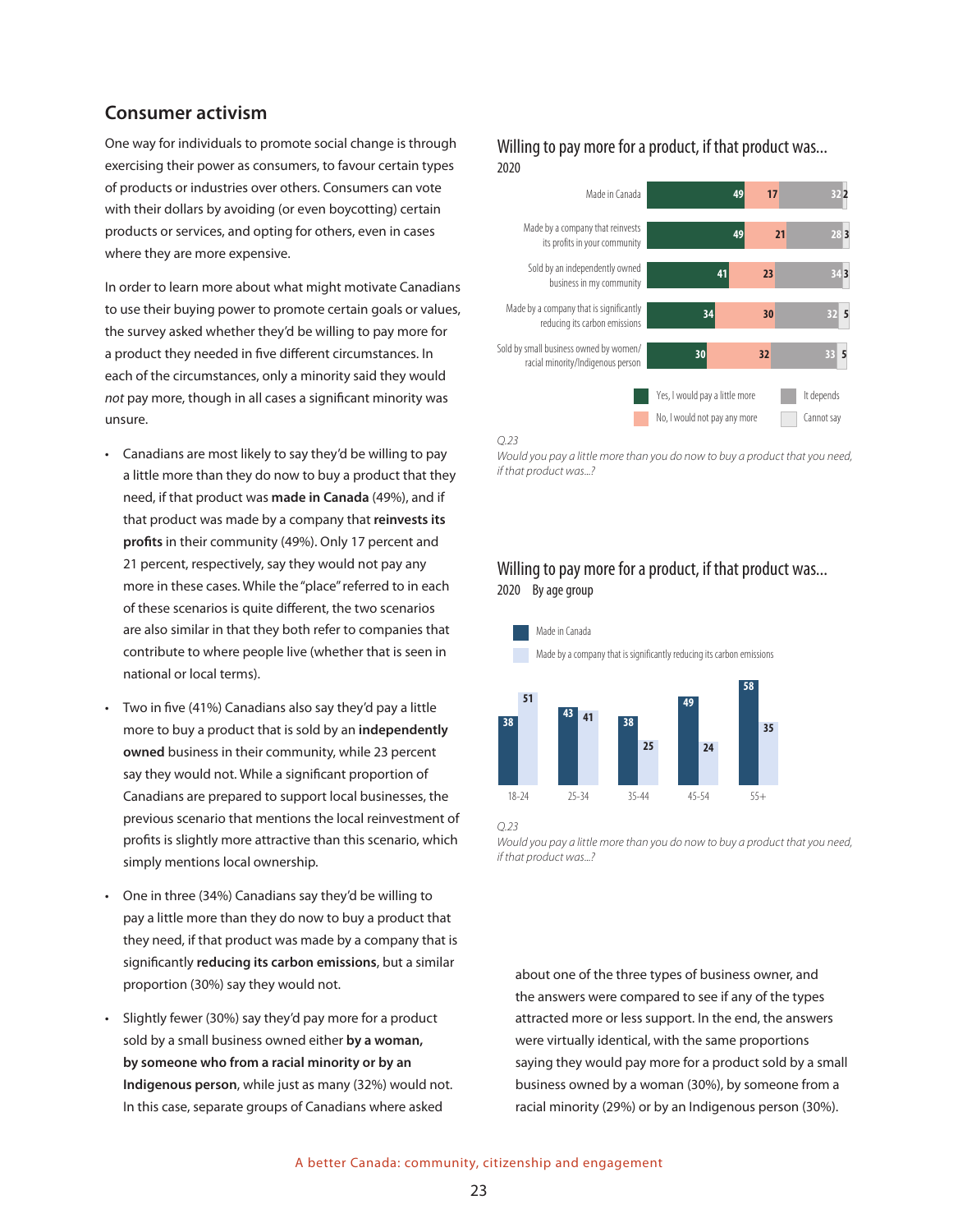There are some differences in opinion among different population groups, but these do not tend to be consistent across all the scenarios (some groups may be prepared to pay more than others in some cases, but not all).

In some cases, Atlantic Canadians are the most likely to say that they'd pay more, and Quebecers are the least likely to do so. This includes paying more for a product made in Canada (55% of Atlantic Canadians would do this, compared to 43% of Quebecers), but more notably in the case of an independently owned business in their community (with the figures being 54% and 30%, respectively). But Atlantic Canadians and Quebecers are equally likely to be open to paying more for a product made by a company that is significantly reducing its carbon emissions.

Older Canadians are more willing than their younger counterparts to pay a premium for a product that is made

in Canada or made by a company that reinvests its profits in their community. But the reverse is true in the case of a product made by a company that is significantly reducing its carbon emissions: in this case, younger Canadians are more willing to pay a premium.

In the case of a product sold by a small business owned by a woman, women (34%) are more likely than men (26%) to say they would pay more; 39 percent of men say they would *not* pay more, compared to 27 percent of women. Canadians who are racialized (28%) and those who are white (29%) are equally likely to say they would pay more for a product sold by a small business owned by someone from a racial minority; however, those who identify as white are more likely to say they would *not* pay more in this case (32%), compared to those who are racialized (23%) (those who are racialized are more likely to say it depends).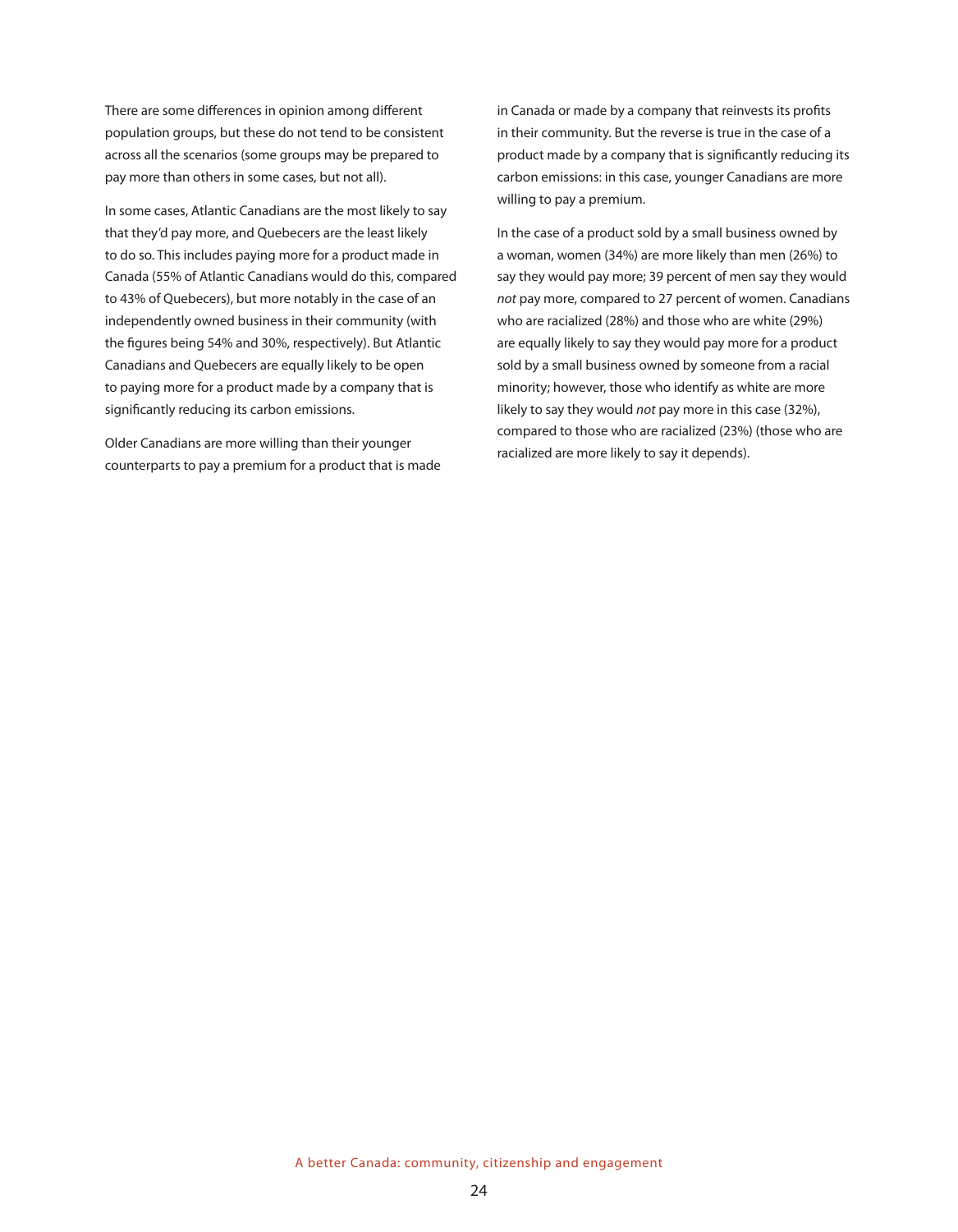# **Outlook on the future**

## **Highlights**

- • Majorities of Canadians are optimistic about making real progress to address some forms of inequality, but not others. Majorities expect progress in addressing inequality between men and women, and in addressing racism and discrimination. But fewer say it's likely that the country will make real progress in addressing the standard of living of Indigenous Peoples and economic inequality.
- • Canadians are fairly evenly divided on the likelihood of making progress to address climate change over the next *decade.*
- The level of optimism varies noticeably by age group. On most issues, both younger and older Canadians are more likely to say the country will make real progress over the next decade, while middle-aged Canadians are less likely to hold *this view.*
- Canadians are much more optimistic than pessimistic about *the role of new technologies in addressing disease, as well as climate change. In the case of the impact of technology on unemployment, however, opinions are more divided and lean toward pessimism.*

Canada is a country that holds considerable promise, but faces steep challenges. Over the past several decades, progress has been made in many areas, such as boosting educational attainment, reducing the proportion of seniors living in poverty, and improving life expectancy. But in other areas, such as the standard of living for many Indigenous Peoples, gains have been slower to come; while, in the case of the environment and climate change, it often seems like things are only getting worse. Looking to the future, Canadians arguably have grounds for both optimism and pessimism.

### **Progress in addressing key issues**

Canadians' outlook on the future was addressed in the survey by asking whether, over the next decade, they expect the country to make real progress in addressing a range of key issues.

- • Canadians are the most optimistic about making progress in addressing **pandemics like COVID-19**; two in three (66%) say it's likely we'll make real progress over the next decade, compared to one in four (25%) who say it's unlikely. One in ten (10%) do not offer an opinion either way.
- A majority of Canadian are optimistic about making real progress to address some forms of inequality, but not others. Three in five (61%) expect progress in addressing **inequality between men and women** (compared to 31% who think real progress is unlikely); and 55 percent think the country will do so in the case of addressing **racism and discrimination** (compared to 37% who think real progress is unlikely). But fewer say it's likely that the country will make real progress in addressing the **standard of living of Indigenous Peoples** over the next decade (44%, compared to an equal 44% who think progress is unlikely) and in addressing **economic inequality** (33%, compared to 59% who think progress is unlikely).
- Canadians are fairly evenly divided on the prospects of addressing **climate change** over the next decade, with one in two (51%) saying real progress is likely, but almost as many (42%) saying it's unlikely.
- Finally, Canadians are much less optimistic about addressing the **size of the federal deficit**, which jumped to record levels prior to the survey as the government increased spending to support Canadians during the COVID-19 pandemic. Only one in four (26%) say it's likely we'll make real progress on the deficit over the next decade, compared to 62 percent who say it's unlikely.

In each of these cases, however, the degree of optimism expressed is not very strong; those who are optimistic are much more likely to say that change is *somewhat* likely rather than *very* likely.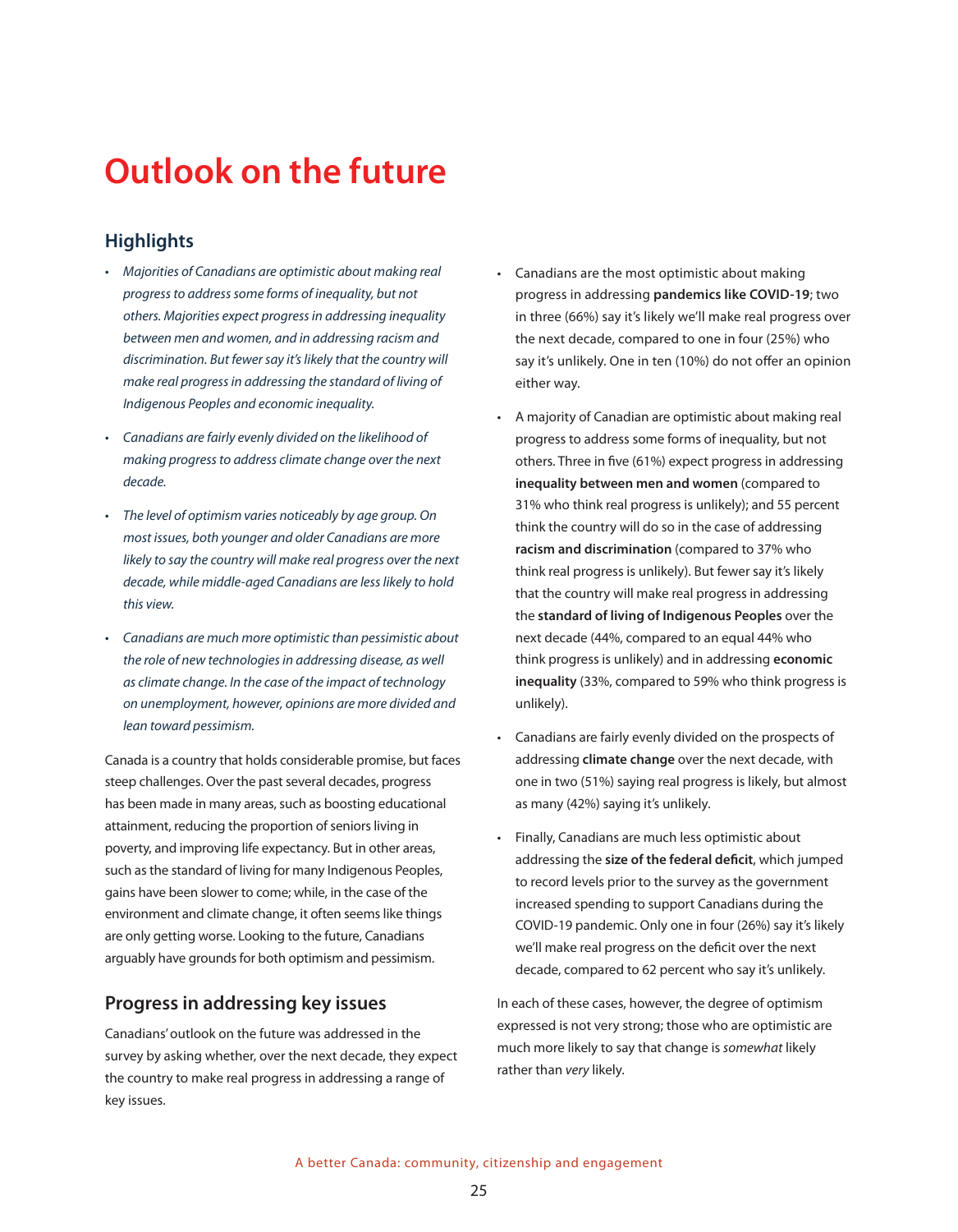The level of optimism varies noticeably by age group. In most cases, both younger and older Canadians are more likely to say the country will make real progress over the next decade, while middle-aged Canadians are less likely to hold this view. In the case of climate change, for instance, 65 percent of those between the ages of 18 and 24, and 56 percent of those age 55 and over, say it's likely the country will make real progress, compared to 43 percent of those between the ages of 35 and 54. The one exception to this pattern is the federal deficit, where only about one in four across all age groups think it's likely that progress will be made in the next decade (although older Canadians are more likely to be sure that progress is unlikely – whereas younger Canadians are less likely to offer an opinion either way).

Differences between the opinions of men and women are relatively modest, but whereas women are slightly *more* optimistic than men about the likelihood of making progress in most areas, the pattern is reversed when it comes to gender inequality itself; in that case, women (58%) are slightly *less* likely than men (63%) to expect progress to be made over the next decade.

In the case of economic inequality, opinions do not vary significantly across income groups: Canadians from both lower and higher income households are more pessimistic than optimistic in this area. Immigrants, however, are more likely than those born in Canada to expect progress to be made in addressing economic inequality, but this is mainly due to the fact that a very large proportion of recent

# Will Canada make real progress in addressing the following issues over the next decade?

![](_page_29_Figure_4.jpeg)

*Thinking about Canada over the next decade, how likely or unlikely do you think it is that we will make real progress in addressing each of the following issues?* 

immigrants (61%) feel this way. The level of optimism among recent immigrants is almost twice as high as it is among other Canadians (32%).

In the case of racism and discrimination, those who identify as white (56%) are only slightly more optimistic than those who are racialized (52%) that real progress will be made.

![](_page_29_Figure_8.jpeg)

Will Canada make real progress in addressing the following issues over the next decade? 2020 By age group

*Q.38* 

*Thinking about Canada over the next decade, how likely or unlikely do you think it is that we will make real progress in addressing each of the following issues?* 

A better Canada: community, citizenship and engagement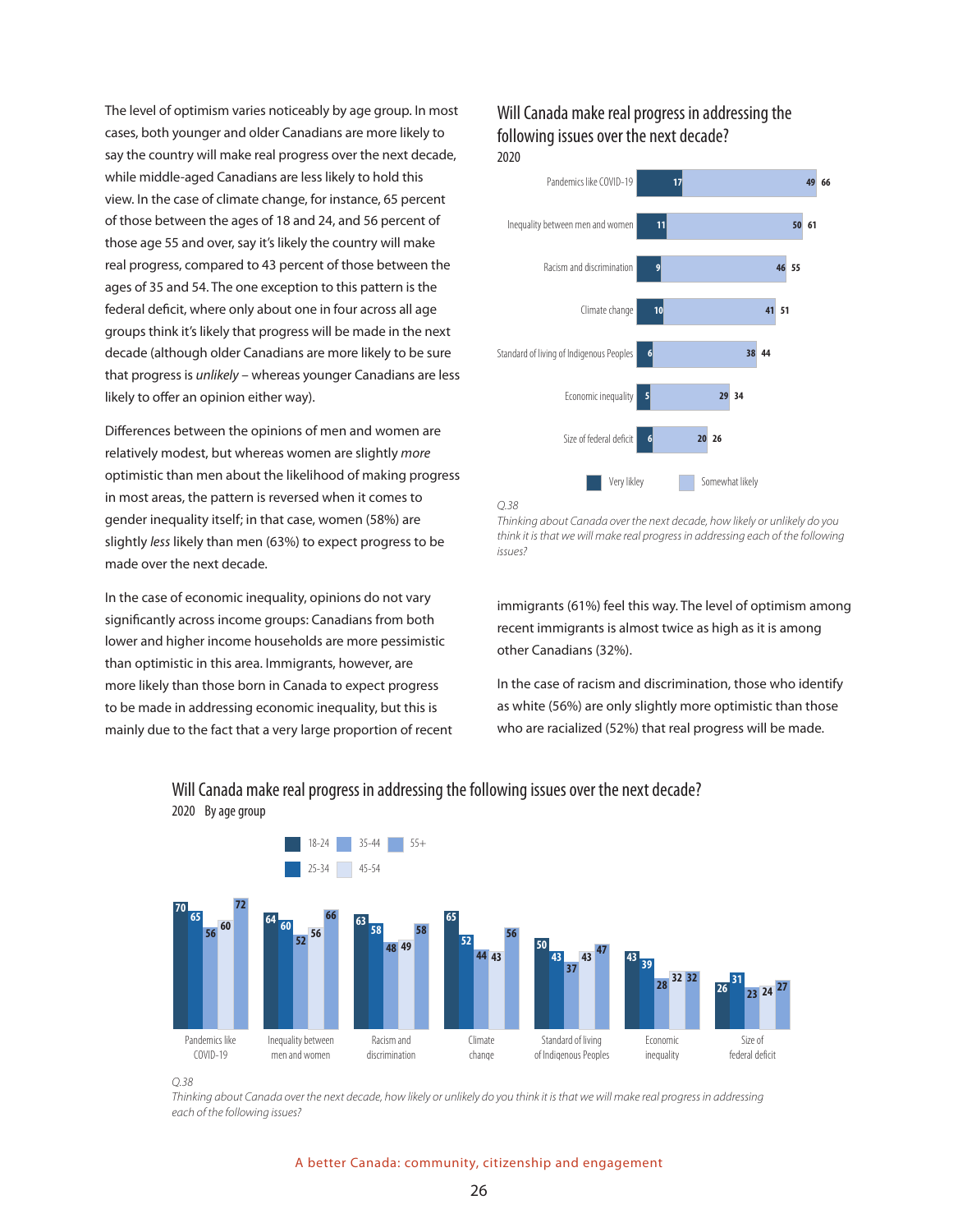### **The impact of new technologies**

One reason to be hopeful that progress can be made in addressing certain intractable problems is the rapid advances in technology that characterize the digital age. But while new technologies can have a transformative impact on society, this impact is not always unequivocally positive. New digital technologies and artificial intelligence, for instance, may create new employment opportunities for high-skilled workers, while at the same time eliminating jobs for others.

In some cases, Canadians are much more likely to see the promise of new technologies, rather than the perils. In the case of **disease**, for instance, two in three Canadians (65%) think that new technologies will one day provide solutions, compared to only nine percent who think new technologies will make the problem of disease worse (26% adopt a neutral position or do not offer an opinion). Canadians are also much more optimistic than pessimistic about the role of new technologies is addressing **climate change**; 55 percent think that new technologies will one day provide solutions to climate change, compared to only 10 percent who think new technologies will make the problem worse (34% adopt a neutral position or do not offer an opinion).

In the case of **unemployment**, however, opinions are more divided and lean toward pessimism. Only one in five (21%) think that new technologies will one day provide solutions to unemployment, while nearly twice as many (38%) think that new technologies will make the problem of unemployment worse. In this case, a plurality (41%) adopts a neutral position or does not offer an opinion.

As was the case with the previous question on the likelihood of making progress on different issues, opinions on the impact of technology vary by age group. In the cases of disease and climate change, the pattern again is one of more optimism among both younger and older Canadians, and less optimism among middle-aged groups. In the case of unemployment, only a minority in each age group thinks that new technology will make the problem better, but this proportion is somewhat higher among those age 18 to 24 (31%) than those age 55 and older (20%).

Apart from these differences among age groups, there is little variation across different population groups in their outlook on the impact of technology in these areas – with the exception that men (61%) are somewhat more optimistic

# Will new technologies provide solutions or make problems worse?

2020

![](_page_30_Figure_8.jpeg)

![](_page_30_Figure_9.jpeg)

*Do you think new technologies will one day provide solutions to the following problems or will new technologies make these problems worse?* 

### Will new technologies provide solutions or make problems worse?

![](_page_30_Figure_12.jpeg)

*Q.39* 

*Do you think new technologies will one day provide solutions to the following problems or will new technologies make these problems worse?* 

than women (50%) about the potential for new technology to help solve the problem of climate change.

It is notable that there are no significant differences between the views of those who are employed and unemployed, or among those with different levels of education or income, about the potential impact of new technology on the problem of unemployment.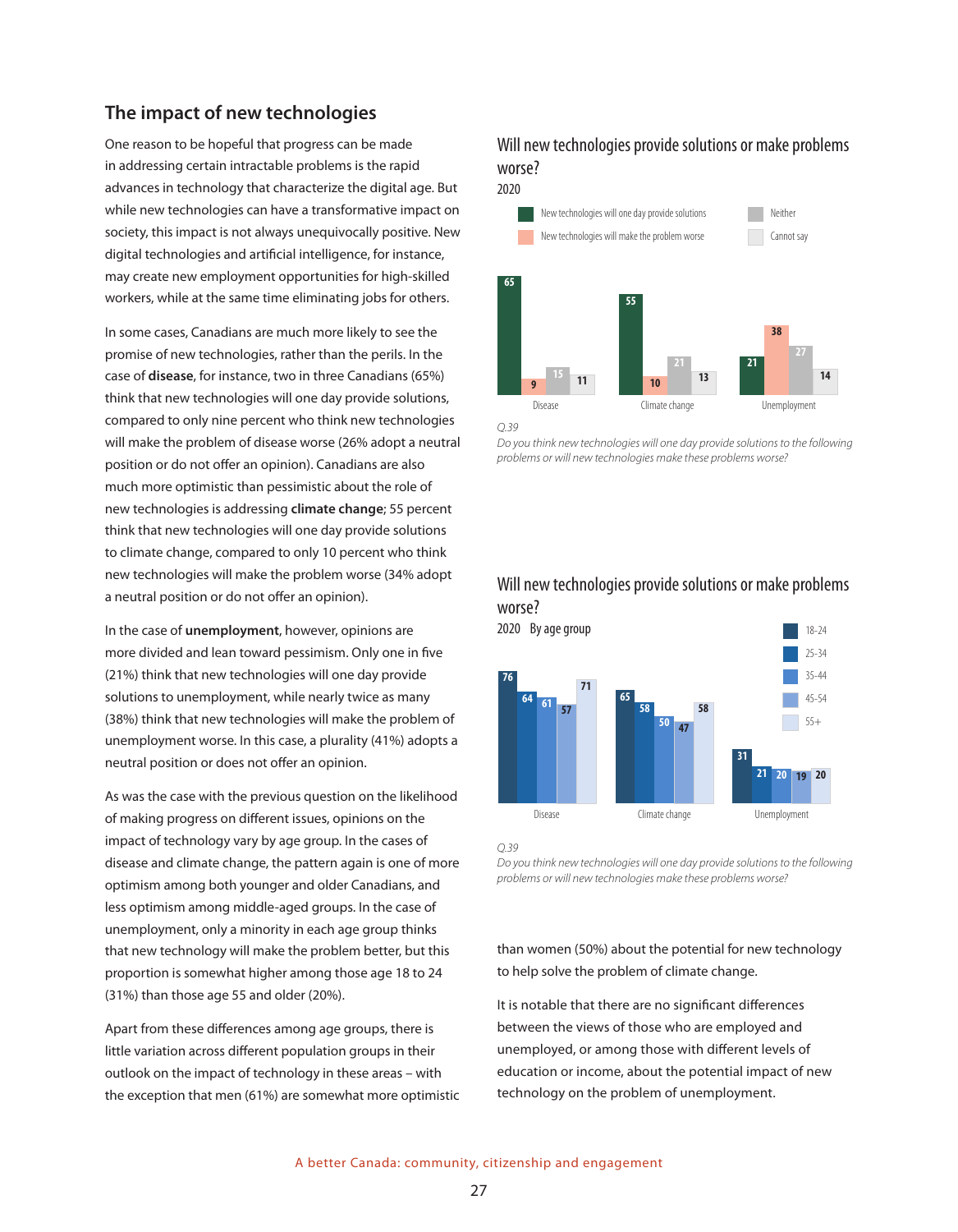# **Source Material**

This research references a number of previous public opinion surveys conducted by the Environics Institute for Survey Research, from which the current survey draws comparisons. Reports and data tables for most of these surveys are available online at *www.environicsinstitute.org*. Further information is available upon request.

**Focus Canada** is an ongoing public opinion research program that has been surveying Canadians on public policy and social issues since 1977. Between 1977 and 2009, Focus Canada was conducted on a quarterly basis as a syndicated research project by Environics Research (available to subscribers for an annual fee). Starting in 2010, Focus Canada has been conducted as a non-profit, public interest research study several times a year by the Environics Institute for Survey Research.

**Canadians on Citizenship** was a study conducted by the Environics Institute, in partnership with the Institute for Canadian Citizenship, Maytree Foundation, CBC News and RBC. It consists of a survey based on telephone interviews conducted between November 18 and December 17, 2011 with a representative sample of 2,376 Canadian residents (aged 18 and over) living in the 10 provinces.

**Canadian Public Opinion About Governance** comprises two national public opinion surveys on Canadian democratic governance and reform, conducted by the Environics Institute for Survey Research, in partnership with the Institute on Governance. The 2016 survey was based on an online survey conducted February 1 to 10, 2016 with a representative sample of 2,000 Canadians aged 18 and over. The 2014 survey was based on an online survey conducted July 31 to August 9, 2014 with a representative sample of 2,000 Canadians aged 18 and over.